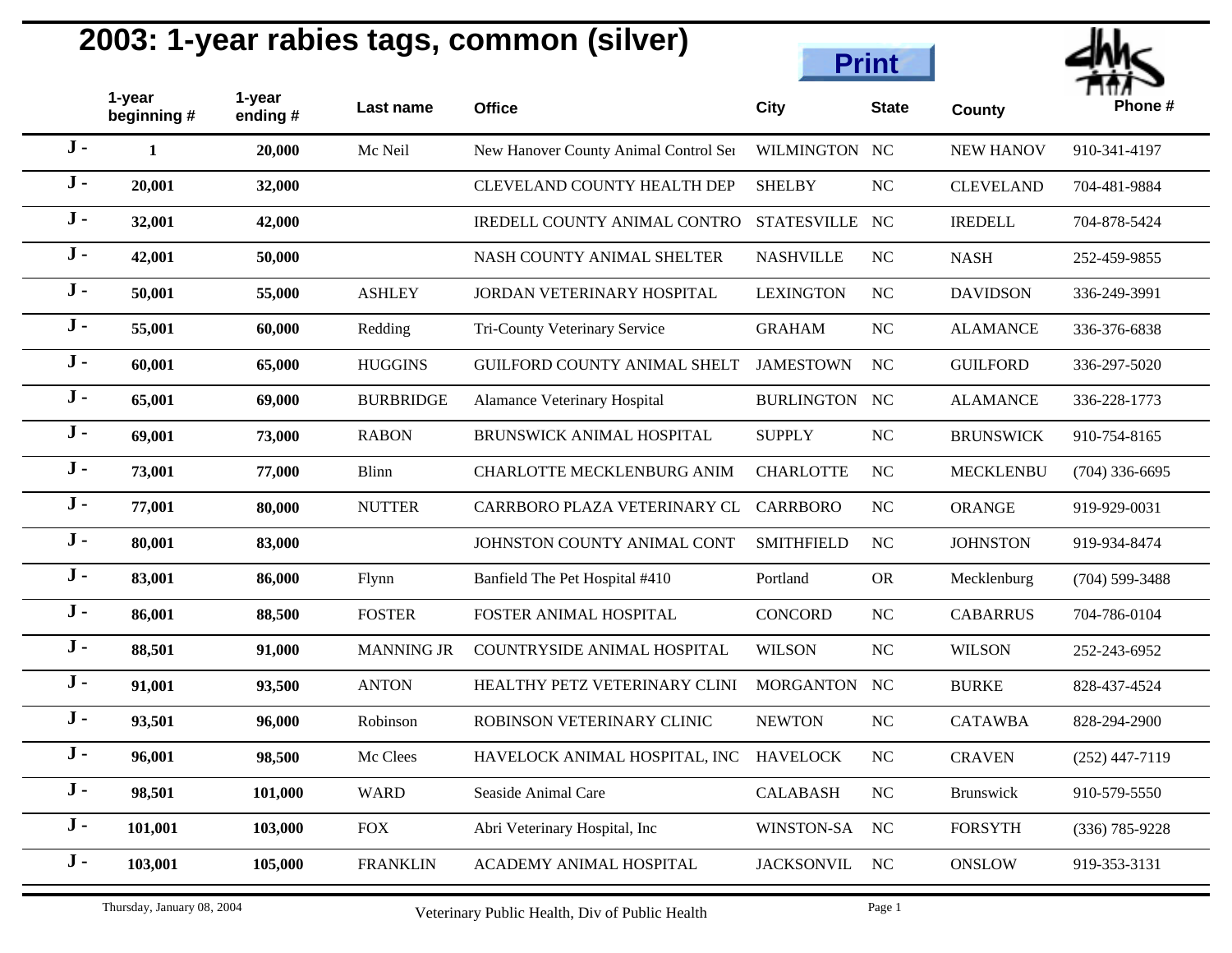

|       | 1-year<br>beginning # | 1-year<br>ending # | Last name        | <b>Office</b>                                          | <b>City</b>        | <b>State</b> | <b>County</b>    | Phone #            |
|-------|-----------------------|--------------------|------------------|--------------------------------------------------------|--------------------|--------------|------------------|--------------------|
| $J -$ | 105,001               | 107,000            | Mills            | BANFIELD, THE PET HOSPITAL #417                        | Portland           | <b>OR</b>    | <b>NEW HANOV</b> | 910-796-0401       |
| $J -$ | 107,001               | 109,000            | <b>WRIGHT</b>    | BROWN CREEK ANIMAL HOSPITAL                            | <b>POLKTON</b>     | NC           | <b>ANSON</b>     | 704-272-5500       |
| $J -$ | 109,001               | 111,000            | <b>HOWELL</b>    | <b>CHOWAN ANIMAL HOSPITAL</b>                          | <b>EDENTON</b>     | $\rm NC$     | <b>CHOWAN</b>    | 252-482-4113       |
| $J -$ | 111,001               | 113,000            | James            | <b>JAMES ANIMAL HOSPITAL</b>                           | <b>SALISBURY</b>   | NC           | <b>ROWAN</b>     | 704-636-1100       |
| $J -$ | 113,001               | 115,000            | <b>KILLOUGH</b>  | LONG ANIMAL HOSPITAL                                   | <b>CHARLOTTE</b>   | NC           | Mecklenburg      | 704-523-2996       |
| $J -$ | 115,001               | 117,000            | Gerardot-Stipp   | MINT HILL ANIMAL CLINIC                                | Mint Hill          | NC           | Mecklenburg      | 704-545-3422       |
| $J -$ | 117,001               | 119,000            | Knowles          | NEUSE VETERINARY CLINIC                                | New Bern           | NC           | <b>CRAVEN</b>    | 252-637-7128       |
| $J -$ | 119,001               | 121,000            | Lowe             | ROWAN ANIMAL CLINIC                                    | <b>SALISBURY</b>   | <b>NC</b>    | <b>ROWAN</b>     | 704-636-3408       |
| $J -$ | 121,001               | 123,000            | <b>MILLER</b>    | Academy Animal Hospital                                | LAURINBURG NC      |              | <b>SCOTLAND</b>  | 910-276-6068       |
| $J -$ | 123,001               | 125,000            | Campbell         | Animal Care Center                                     | <b>NEW BERN</b>    | $\rm NC$     | <b>CRAVEN</b>    | $(252) 636 - 5040$ |
| $J -$ | 125,001               | 127,000            | <b>MIDYETTE</b>  | <b>BLADEN ANIMAL HOSPITAL</b>                          | <b>ELIZABETHT</b>  | <b>NC</b>    | <b>BLADEN</b>    | 910-862-3960       |
| $J -$ | 127,001               | 129,000            | <b>SCHNEIDER</b> | Camp Lejeune Veterinary Treatment Facili TARAWA TER NC |                    |              | ONSLOW           | $(910)$ 450-1607   |
| $J -$ | 129,001               | 131,000            | <b>HOLT</b>      | EAST BEND ANIMAL CLINIC                                | <b>EAST BEND</b>   | NC           | <b>YADKIN</b>    | 336-699-8489       |
| $J -$ | 131,001               | 133,000            | <b>MARAIS</b>    | FOOTHILLS ANIMAL CLINIC                                | <b>RUTHERFOR</b>   | NC           | <b>RUTHERFOR</b> | 828-248-2168       |
| $J -$ | 133,001               | 135,000            | <b>CANNADY</b>   | Little Mountain Veterinary Clinic                      | <b>DENVER</b>      | NC           | <b>CATAWBA</b>   | 704-489-2444       |
| $J -$ | 135,001               | 137,000            | Bowman           | Bowman Animal Hospital & Cat Clinic, In Raleigh        |                    | NC           | Wake             | $(919)$ 847-6216   |
| $J -$ | 137,001               | 139,000            | <b>COOPER</b>    | PASQUOTANK ANIMAL HOSPITAL                             | <b>ELIZABETH C</b> | <b>NC</b>    | PASQUOTAN        | 252-264-3372       |
| $J -$ | 139,001               | 141,000            | Cristea          | Wellness Office Jacksonville                           | Richlands          | $\rm NC$     | Onslow           | $(910)$ 330-0481   |
| $J -$ | 141,001               | 143,000            | Hernandez        | Mills River Animal Clinic                              | Horse Shoe         | $\rm NC$     | Henderson        | $(828)$ 891-9685   |
| $J -$ | 143,001               | 145,000            | Hartley,         | Granville County Animal Control                        | Oxford             | NC           | Granville        | $(919) 693 - 6749$ |
| $J -$ | 145,001               | 147,000            |                  | Operation Catnip, Inc.                                 | Raleigh            | NC           | Wake             | (919) 779-7247     |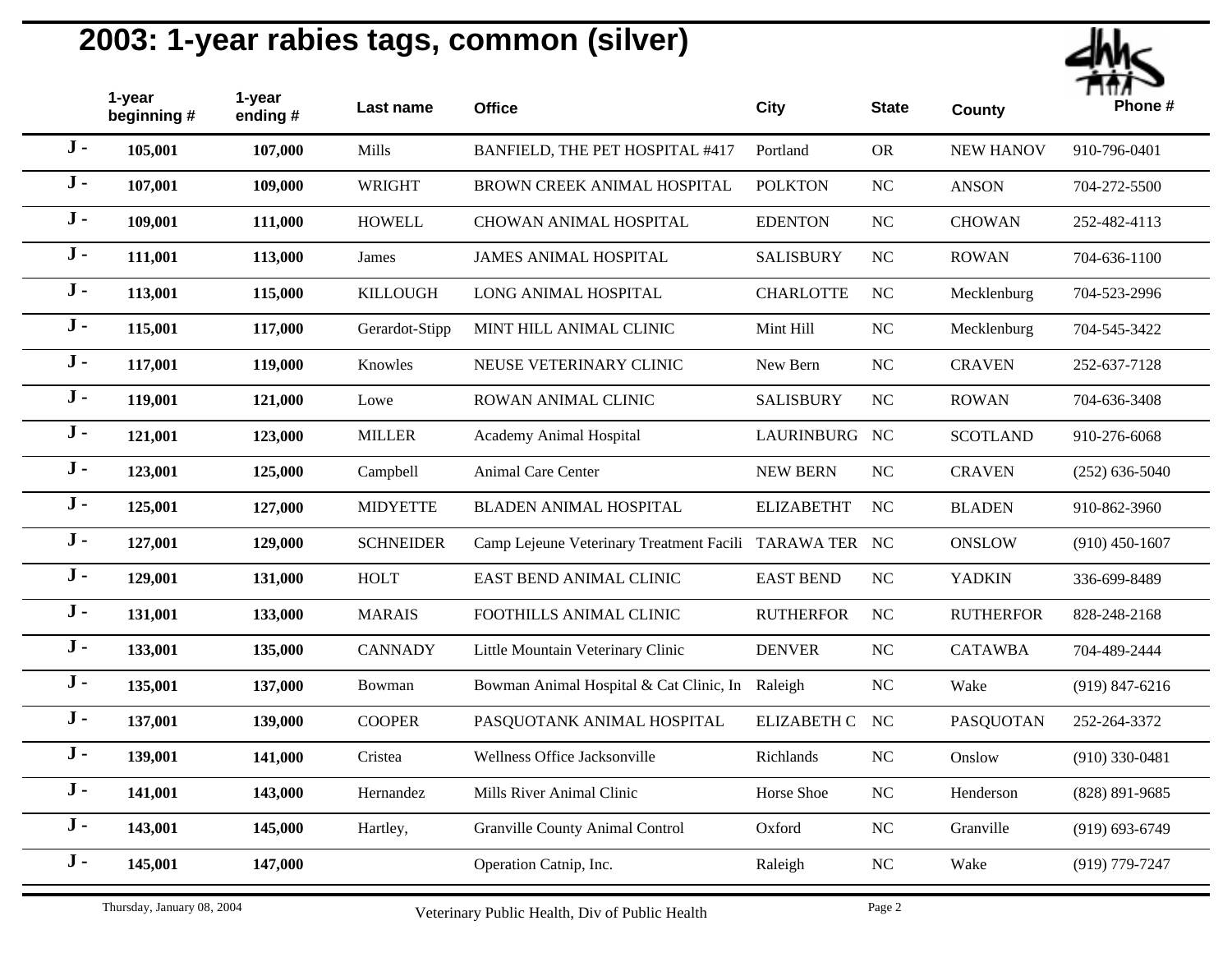

|       | 1-year<br>beginning # | 1-year<br>ending $#$ | Last name         | <b>Office</b>                           | <b>City</b>        | <b>State</b> | <b>County</b>    | Phone #          |
|-------|-----------------------|----------------------|-------------------|-----------------------------------------|--------------------|--------------|------------------|------------------|
| $J -$ | 147,001               | 148,500              | <b>MECKES</b>     | APEX VETERINARY HOSPITAL                | <b>APEX</b>        | <b>NC</b>    | <b>WAKE</b>      | 919-362-8878     |
| $J -$ | 148,501               | 150,000              | Armstrong         | Monroe Animal Hospital                  | Monroe             | NC           | Union            | $(704)$ 289-5242 |
| $J -$ | 150,001               | 151,500              | <b>CAMPBELL</b>   | CRAVEN ANIMAL HOSPITAL                  | <b>NEW BERN</b>    | $\rm NC$     | <b>CRAVEN</b>    | 252-637-4541     |
| $J -$ | 151,501               | 153,000              | <b>JONES</b>      | LENOIR VETERINARY HOSPITAL              | <b>LENOIR</b>      | NC           | <b>CALDWELL</b>  | 828-728-6713     |
| $J -$ | 153,001               | 154,500              | <b>DAVIS</b>      | MONROE ROAD ANIMAL HOSPITAL             | <b>CHARLOTTE</b>   | NC           | Mecklenburg      | 704-333-3336     |
| $J -$ | 154,501               | 156,000              | <b>GINTIS</b>     | SWIFT CREEK ANIMAL HOSPITAL             | <b>RALEIGH</b>     | NC           | <b>WAKE</b>      | 919-851-8387     |
| $J -$ | 156,001               | 157,500              | <b>DARKOW</b>     | TAR RIVER ANIMAL HOSPITAL               | <b>WASHINGTO</b>   | <b>NC</b>    | <b>BEAUFORT</b>  | 252-946-2417     |
| $J -$ | 157,501               | 159,000              | <b>Burtis</b>     | Waxhaw Animal Hospital                  | Waxhaw             | NC           | Union            | $(704)$ 843-2269 |
| $J -$ | 159,001               | 160,500              | $\mbox{HILL}$     | <b>ANIMAL HOSPITAL</b>                  | <b>HICKORY</b>     | $\rm NC$     | <b>CATAWBA</b>   | 828-322-1135     |
| $J -$ | 160,501               | 162,000              | <b>BOSTON</b>     | <b>COUNTRYSIDE PET HOSPITAL</b>         | <b>CONOVER</b>     | NC           | <b>CATAWBA</b>   | 828-465-7387     |
| $J -$ | 162,001               | 163,500              | Davis             | FRANKLIN ANIMAL CLINIC                  | LOUISBURG          | $\rm NC$     | <b>FRANKLIN</b>  | 919-496-2638     |
| $J -$ | 163,501               | 165,000              |                   | MANCHESTER HAYES BARTON ANIMAL HOSPITAL | <b>RALEIGH</b>     | <b>NC</b>    | <b>WAKE</b>      | 919-833-2666     |
| $J -$ | 165,001               | 166,500              | <b>GLENN</b>      | INDIAN TRAIL ANIMAL HOSPITAL            | <b>INDIAN TRAI</b> | <b>NC</b>    | <b>UNION</b>     | 704-821-7040     |
| $J -$ | 166,501               | 168,000              | <b>LAWRENCE</b>   | Lake Country Animal Hospital            | ROANOKE RA NC      |              | <b>HALIFAX</b>   | 252-308-1882     |
| $J -$ | 168,001               | 169,500              | <b>HAYWOOD</b>    | MONTGOMERY ANIMAL CLINC                 | <b>TROY</b>        | $\rm NC$     | <b>MONTGOME</b>  | 910-572-3781     |
| $J -$ | 169,501               | 171,000              | <b>INSCOE</b>     | NEWTON VETERINARY CLINIC                | <b>NEWTON</b>      | NC           | <b>CATAWBA</b>   | 828-464-5020     |
| $J -$ | 171,001               | 172,500              |                   | POLK COUNTY ANIMAL CONTROL              | <b>COLUMBUS</b>    | NC           | <b>POLK</b>      | 828-894-3001     |
| $J -$ | 172,501               | 174,000              | <b>RHEA</b>       | SANDHILL VETERINARY HOSPITAL            | SOUTHERN PI NC     |              | <b>MOORE</b>     | 910-692-3551     |
| $J -$ | 174,001               | 175,500              | <b>CORNELL</b>    | SARDIS ANIMAL CLINIC                    | <b>CHARLOTTE</b>   | <b>NC</b>    | <b>MECKLENBU</b> | 704-847-4796     |
| $J -$ | 175,501               | 177,000              | <b>BELDEGREEN</b> | STONEY CREEK ANIMAL HOSPITAL            | <b>CHARLOTTE</b>   | <b>NC</b>    | <b>MECKLENBU</b> | 704-717-0616     |
| $J -$ | 177,001               | 178,500              | <b>GOLDMAN</b>    | TAR RIVER VETERINARY HOSPITAL           | <b>FRANKLINTO</b>  | NC           | <b>FRANKLIN</b>  | 919-494-5500     |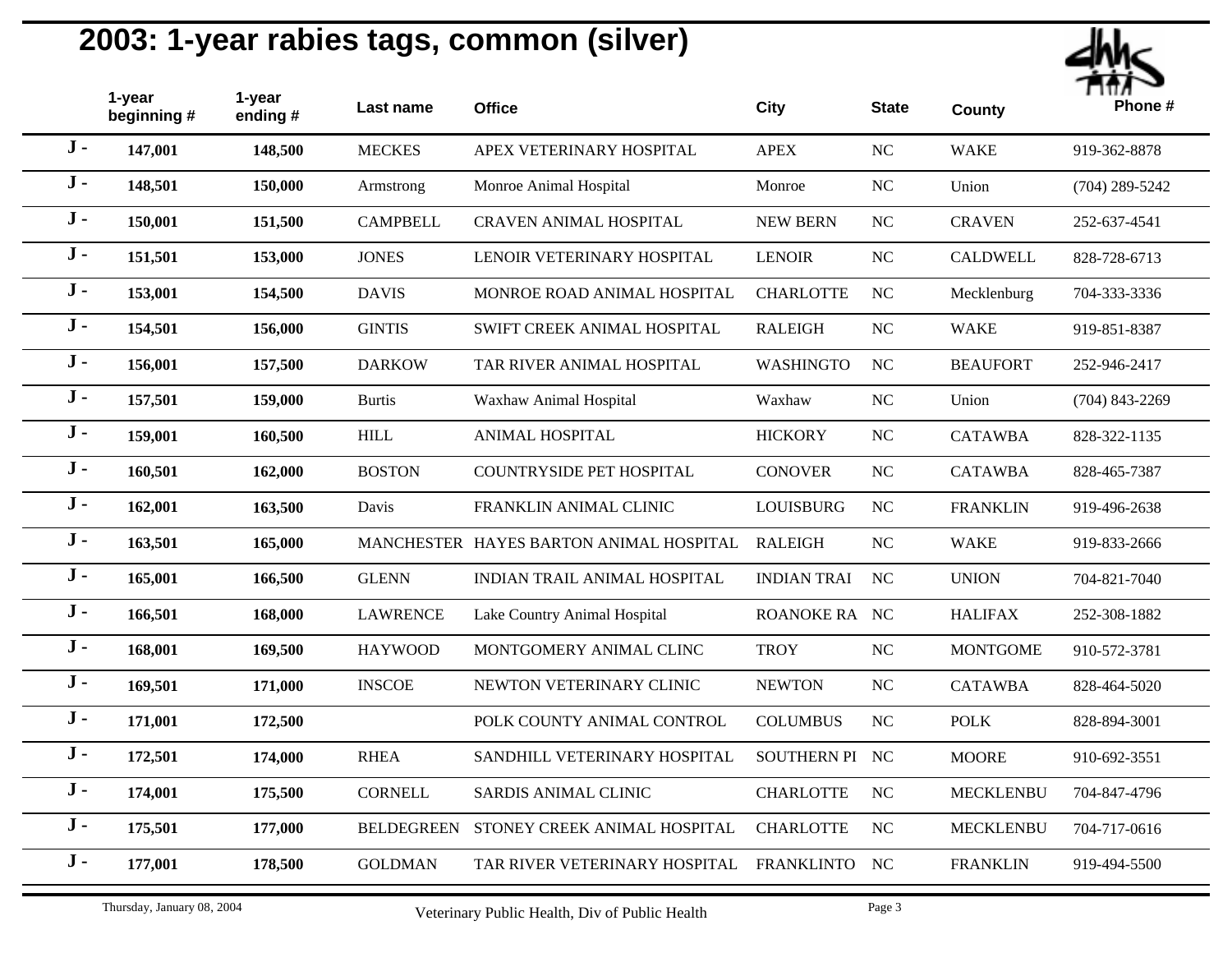

|       | 1-year<br>beginning # | 1-year<br>ending # | Last name       | <b>Office</b>                            | <b>City</b>       | <b>State</b> | County           | Phone #            |
|-------|-----------------------|--------------------|-----------------|------------------------------------------|-------------------|--------------|------------------|--------------------|
| $J -$ | 178,501               | 180,000            | <b>ALLEN</b>    | Triangle-Tower Animal Hospital           | <b>RALEIGH</b>    | $NC$         | <b>WAKE</b>      | $(919)$ 231-8030   |
| $J -$ | 180,001               | 181,500            |                 | Neuenschwander Brentwood Animal Hospital | <b>RALEIGH</b>    | $_{\rm NC}$  | <b>WAKE</b>      | 919-872-6060       |
| $J -$ | 181,501               | 183,000            | <b>BROWNING</b> | CHERRYVILLE ANIMAL HOSPITAL              | <b>CHERRYVILL</b> | $_{\rm NC}$  | <b>GASTON</b>    | 704-435-5475       |
| $J -$ | 183,001               | 184,500            | <b>MITCHELL</b> | Maiden Small Animal Hospital             | <b>MAIDEN</b>     | $\rm NC$     | <b>LINCOLN</b>   | 828-428-0010       |
| $J -$ | 184,501               | 186,000            | Mc Hugh         | PARK VETERINARY HOSPITAL                 | <b>DURHAM</b>     | NC           | <b>DURHAM</b>    | 919-544-3758       |
| $J -$ | 186,001               | 187,500            | Greene, Jr.     | Caldwell County Animal Control           | Lenoir            | $_{\rm NC}$  | <b>CALDWELL</b>  | 828-757-8625       |
| $J -$ | 187,501               | 189,000            | <b>ARNOLD</b>   | HARMONY HEIGHTS ANIMAL HOSPI             | <b>YADKINVILL</b> | NC           | <b>YADKIN</b>    | 336-679-8818       |
| $J -$ | 189,001               | 190,000            | <b>TYSOR</b>    | Chatham Veterinary Service               | <b>SILER CITY</b> | $_{\rm NC}$  | <b>CHATHAM</b>   | $(919) 742 - 4441$ |
| $J -$ | 190,001               | 191,000            | <b>SWENBERG</b> | <b>CORNWALLIS ROAD ANIMAL HOSPI</b>      | <b>DURHAM</b>     | $\rm NC$     | <b>DURHAM</b>    | 919-489-9194       |
| $J -$ | 191,001               | 192,000            | <b>ALBRIGHT</b> | CROSSROADS VETERINARY HOSPIT             | <b>RALEIGH</b>    | $_{\rm NC}$  | <b>WAKE</b>      | 919-851-8979       |
| $J -$ | 192,001               | 193,000            | Mac Donald      | HILLSBOROUGH VETERINARY CLIN             | Hillsborough      | <b>NC</b>    | <b>ORANGE</b>    | 919-732-9969       |
| $J -$ | 193,001               | 194,000            | Fuller          | <b>Caswell Veterinary Service</b>        | Yanceyville       | $_{\rm NC}$  | Caswell          | $(336) 694 - 6321$ |
| $J -$ | 194,001               | 195,000            | <b>SPINDEL</b>  | ANIMAL ARK VETERINARY HOSPIT             | <b>CLEMMONS</b>   | $\rm NC$     | <b>FORSYTH</b>   | 336-778-2738       |
| $J -$ | 195,001               | 196,000            | <b>BUDD</b>     | ARENDELL ANIMAL HOSPITAL                 | MOREHEAD C NC     |              | <b>CARTERET</b>  | 252-726-4998       |
| $J -$ | 196,001               | 197,000            | <b>CRABTREE</b> | <b>Carver Street Animal Hospital</b>     | <b>DURHAM</b>     | $NC$         | <b>DURHAM</b>    | 919-477-7319       |
| $J -$ | 197,001               | 198,000            | <b>STIPP</b>    | CLEAR CREEK ANIMAL HOSPITAL              | <b>CHARLOTTE</b>  | $_{\rm NC}$  | <b>MECKLENBU</b> | 704-537-8405       |
| $J -$ | 198,001               | 199,000            | <b>PRICE</b>    | <b>CUMBERLAND ANIMAL HOSPITAL</b>        | <b>FAYETTEVIL</b> | NC           | <b>CUMBERLAN</b> | 910-822-3337       |
| $J -$ | 199,001               | 200,000            | <b>GARING</b>   | ELKIN VETERINARY CLINIC                  | <b>ELKIN</b>      | NC           | <b>WILKES</b>    | 336-835-1853       |
| $J -$ | 200,001               | 201,000            |                 | FORSYTH COUNTY HEALTH DEPAR              | WINSTON-SA        | NC           | <b>FORSYTH</b>   | 336-727-2760       |
| $J -$ | 201,001               | 202,000            | <b>MARLATT</b>  | <b>GARNER ANIMAL HOSPITAL</b>            | <b>GARNER</b>     | $NC$         | <b>WAKE</b>      | 919-772-0404       |
| $J -$ | 202,001               | 203,000            | <b>CRUMLEY</b>  | HEARTWOOD ANIMAL HOSPITAL                | YOUNGSVILL        | NC           | <b>FRANKLIN</b>  | 919-570-9311       |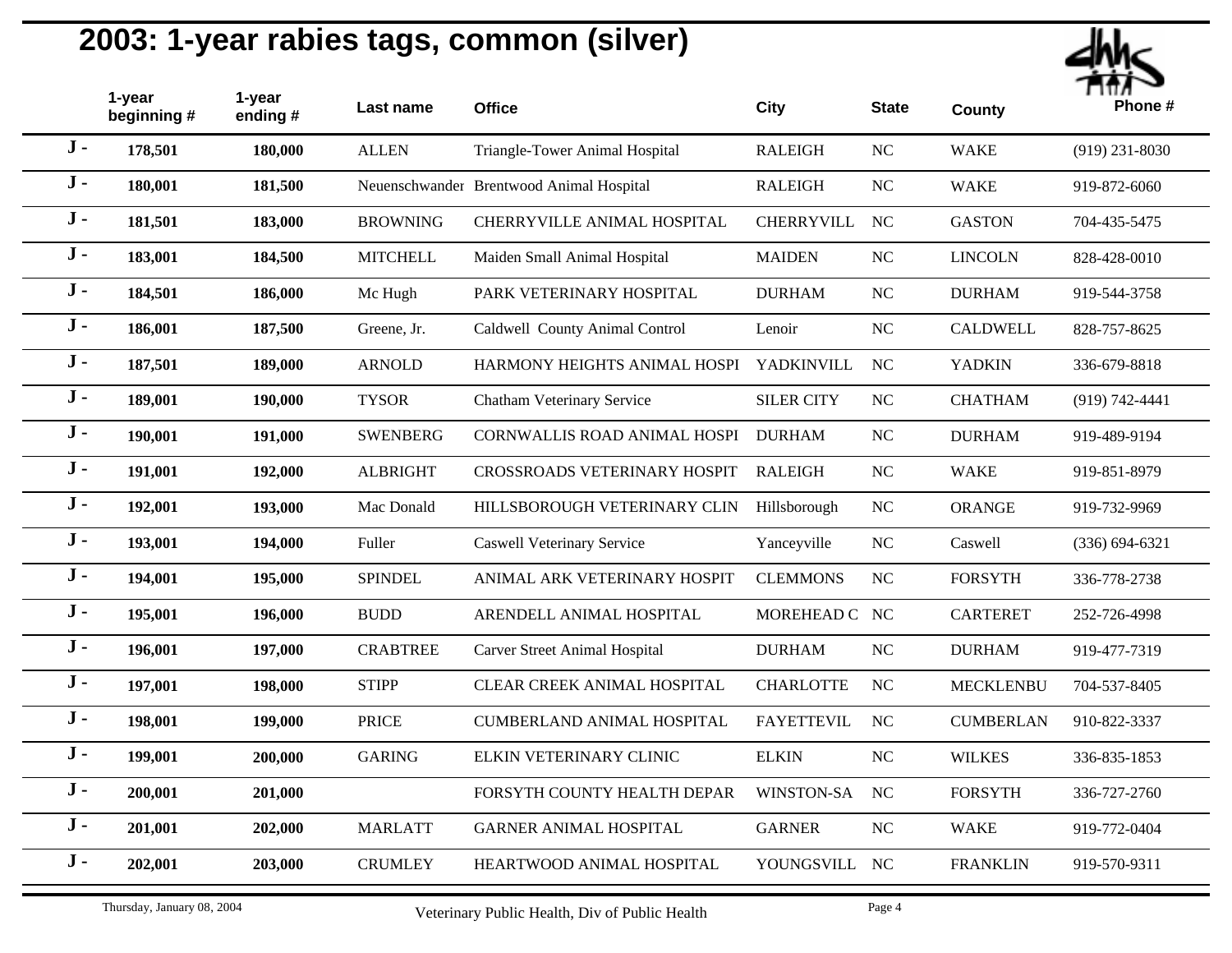

|       | 1-year<br>beginning# | 1-year<br>ending# | Last name        | <b>Office</b>                           | <b>City</b>       | <b>State</b> | <b>County</b>    | Phone #          |
|-------|----------------------|-------------------|------------------|-----------------------------------------|-------------------|--------------|------------------|------------------|
| $J -$ | 203,001              | 204,000           | <b>PATTERSON</b> | HIGHLANDS-CASHIERS ANIMAL CLI HIGHLANDS |                   | <b>NC</b>    | <b>MACON</b>     | 828-526-5206     |
| $J -$ | 204,001              | 205,000           | <b>PEARCE</b>    | LEESVILLE ANIMAL HOSPITAL               | <b>RALEIGH</b>    | <b>NC</b>    | <b>WAKE</b>      | 919-870-7000     |
| $J -$ | 205,001              | 206,000           | Sykes            | LEONARD-SYKES HOSPITAL FOR PE           | WILMINGTON NC     |              | <b>NEW HANOV</b> | $(910)$ 791-8426 |
| $J -$ | 206,001              | 207,000           | <b>COMBS</b>     | LEWIS VETERINARY CLINIC                 | <b>LUMBERTON</b>  | <b>NC</b>    | <b>ROBESON</b>   | 910-738-9368     |
| $J -$ | 207,001              | 208,000           | <b>LLOYD</b>     | LIVE OAK VETERINARY HOSPITAL            | Beaufort          | <b>NC</b>    | <b>CARTERET</b>  | 252-504-2097     |
| $J -$ | 208,001              | 209,000           | <b>WEEKS</b>     | Providence Veterinary Associates        | <b>CHARLOTTE</b>  | <b>NC</b>    | <b>MECKLENBU</b> | 704-542-0049     |
| $J -$ | 209,001              | 210,000           | <b>DOZIER</b>    | REA ROAD ANIMAL HOSPITAL                | <b>CHARLOTTE</b>  | <b>NC</b>    | <b>MECKLENBU</b> | 704-544-6313     |
| $J -$ | 210,001              | 211,000           | Souder           | SOUTH ROBESON VETERINARY CLI            | <b>FAIRMONT</b>   | <b>NC</b>    | <b>ROBESON</b>   | 910-628-7178     |
| $J -$ | 211,001              | 212,000           | <b>COOPER</b>    | St. Francis Hospital For Animals        | <b>CHARLOTTE</b>  | <b>NC</b>    | <b>MECKLENBU</b> | 704-527-2030     |
| $J -$ | 212,001              | 213,000           | <b>MILLIREN</b>  | THOMASVILLE VETERINARY HOSPI            | THOMASVILL NC     |              | <b>DAVIDSON</b>  | 336-475-9119     |
| $J -$ | 213,001              | 214,000           | <b>SCHELL</b>    | Timbercreek Veterinary Hospital         | <b>JONESVILLE</b> | <b>NC</b>    | <b>YADKIN</b>    | 336-526-6013     |
| $J -$ | 214,001              | 215,000           | <b>BARNES</b>    | TOPSAIL ANIMAL HOSPITAL                 | <b>HAMPSTEAD</b>  | NC           | <b>PENDER</b>    | 910-270-4401     |
| $J -$ | 215,001              | 216,000           | <b>BOOKER</b>    | JOHNSTON ANIMAL HOSPITAL                | <b>SMITHFIELD</b> | <b>NC</b>    | <b>JOHNSTON</b>  | 919-934-3511     |
| $J -$ | 216,001              | 217,000           | Miller           | Durham Animal Hospital                  | Durham            | <b>NC</b>    | Durham           | $(919)$ 471-1579 |
| $J -$ | 217,001              | 218,000           | Keel             | Animal Hospital Of Pitt County          | Greenville        | NC           | Pitt             | $(252)$ 756-0148 |
| $J -$ | 218,001              | 219,000           | <b>ROSE</b>      | <b>COASTAL PET CLINIC</b>               | <b>BAYBORO</b>    | NC           | <b>PAMLICO</b>   | 252-745-5161     |
| $J -$ | 219,001              | 220,000           | <b>LOWRY</b>     | EASTRIDGE ANIMAL HOSPITAL               | <b>GASTONIA</b>   | <b>NC</b>    | <b>GASTON</b>    | 704-869-9400     |
| $J -$ | 220,001              | 221,000           | <b>BROOKS</b>    | PEMBROKE VETERINARY HOSPITAL            | PEMBROKE          | NC           | <b>ROBESON</b>   | 910-521-3431     |
| $J -$ | 221,001              | 222,000           | Williston        | Armstrong Animal Clinic                 | Charlotte         | <b>NC</b>    | Mecklenburg      | $(704)$ 334-1996 |
| $J -$ | 222,001              | 223,000           | <b>Jaconis</b>   | <b>Carteret Animal Hospital</b>         | Beaufort          | NC           | Carteret         | $(252)$ 728-7600 |
| $J -$ | 223,001              | 224,000           | <b>STEPHENS</b>  | FORSYTH COUNTY ANIMAL CONTR             | WINSTON-SA        | <b>NC</b>    | <b>FORSYTH</b>   | 336-767-3945     |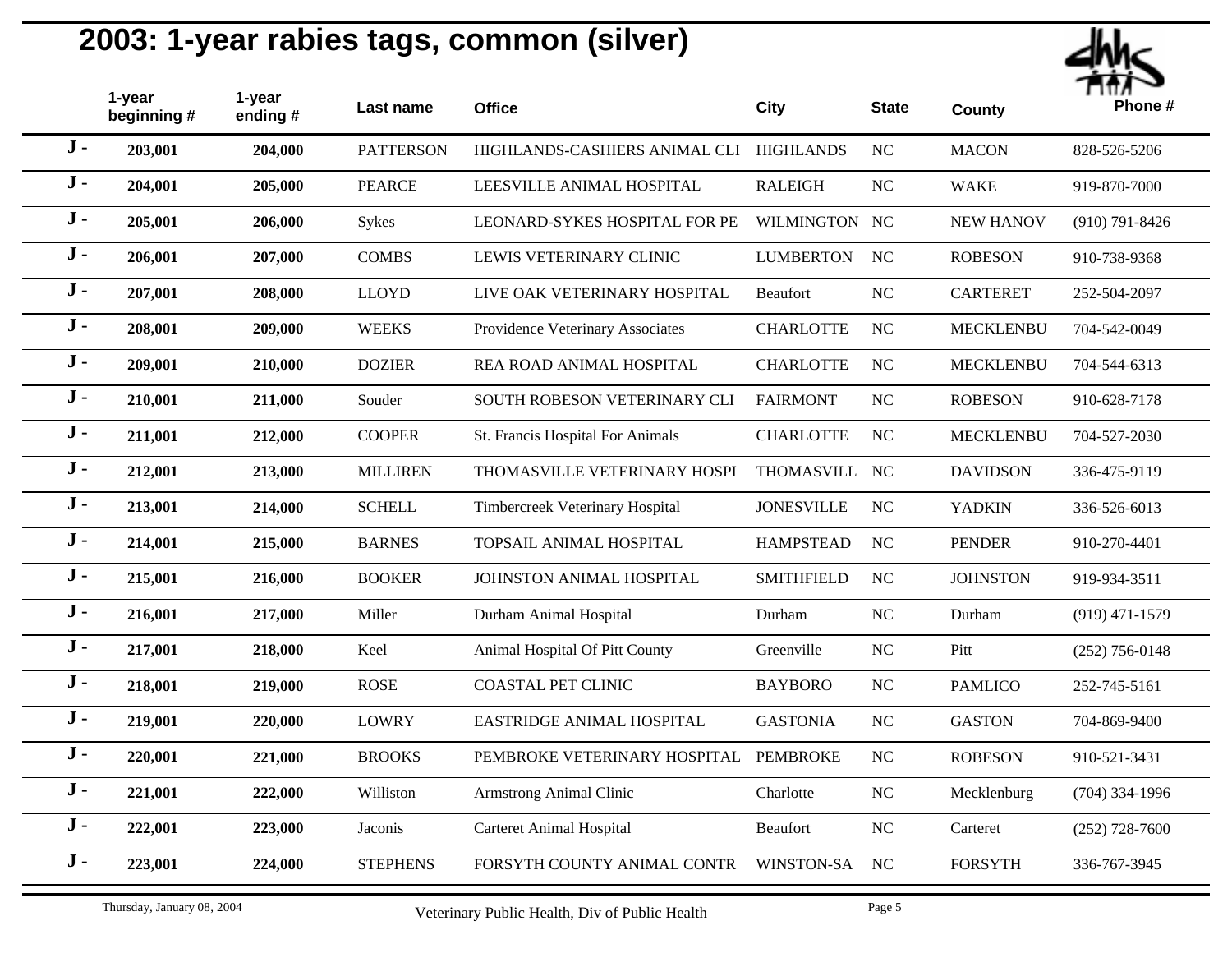

|       | 1-year<br>beginning # | 1-year<br>ending# | Last name      | <b>Office</b>                                  | <b>City</b>       | <b>State</b> | <b>County</b>    | Phone #            |
|-------|-----------------------|-------------------|----------------|------------------------------------------------|-------------------|--------------|------------------|--------------------|
| $J -$ | 224,001               | 225,000           |                | VANCE COUNTY ANIMAL CONTROL HENDERSON          |                   | <b>NC</b>    | <b>VANCE</b>     | 252-492-3136       |
| $J -$ | 225,001               | 226,000           | <b>GWYNN</b>   | West Hills Veterinary Centre                   | <b>HENDERSON</b>  | <b>NC</b>    | <b>VANCE</b>     | 252-438-7163       |
| $J -$ | 226,001               | 226,500           | <b>WEAVER</b>  | SHARON LAKES ANIMAL HOSPITAL                   | <b>CHARLOTTE</b>  | <b>NC</b>    | <b>MECKLENBU</b> | 704-552-0647       |
| $J -$ | 226,501               | 227,000           | <b>BISSELL</b> | <b>CHARLOTTE CAT CLINIC</b>                    | <b>CHARLOTTE</b>  | NC           | <b>MECKLENBU</b> | 704-375-7558       |
| $J -$ | 227,001               | 227,500           | <b>CURRIN</b>  | MAYFAIR ANIMAL HOSPITAL                        | <b>CARY</b>       | $\rm NC$     | <b>WAKE</b>      | 919-467-6146       |
| $J -$ | 227,501               | 228,000           | <b>MILLER</b>  | TRIANGLE VETERINARY HOSPITAL                   | <b>DURHAM</b>     | $\rm NC$     | <b>DURHAM</b>    | $(919)$ 489-2391   |
| $J -$ | 228,001               | 228,500           | <b>COTTON</b>  | BROOKWOOD VETERINARY CLINIC                    | <b>RALEIGH</b>    | $\rm NC$     | <b>WAKE</b>      | 919-779-2940       |
| $J -$ | 228,501               | 229,000           | <b>LASH</b>    | CLEVELAND SCHOOL ANIMAL HOSP                   | <b>GARNER</b>     | NC           | <b>JOHNSTON</b>  | 919-662-7387       |
| $J -$ | 229,001               | 229,500           | <b>WARREN</b>  | LAKE CROSS VETERINARY HOSPITA                  | <b>DAVIDSON</b>   | $\rm NC$     | <b>MECKLENBU</b> | 704-948-6300       |
| $J -$ | 229,501               | 230,000           | <b>HUDSON</b>  | NORTHWOODS ANIMAL HOSPITAL                     | <b>CARY</b>       | $\rm NC$     | <b>WAKE</b>      | 919-481-2987       |
| $J -$ | 230,001               | 230,500           | Rodeffer       | PIEDMONT VETERINARY CLINIC                     | <b>HILLSBOROU</b> | NC           | <b>ORANGE</b>    | $(919) 732 - 2569$ |
| $J -$ | 230,501               | 231,000           | <b>WILSON</b>  | PINE HOLLOW ANIMAL HOSPITAL                    | <b>WARRENTON</b>  | <b>NC</b>    | <b>WARREN</b>    | 252-257-3833       |
| $J -$ | 231,001               | 231,500           | <b>ALLEN</b>   | PARK CEDAR ANIMAL HOSPITAL                     | <b>CHARLOTTE</b>  | <b>NC</b>    | Mecklenburg      | 704-541-3026       |
| $J -$ | 231,501               | 232,000           | Murphy         | <b>Plantation Animal Clinic</b>                | Matthews          | <b>NC</b>    | Mecklenburg      | $(704)$ 841-2225   |
| $J -$ | 232,001               | 232,500           |                | EDGECOMBE COUNTY HEALTH DEP                    | <b>TARBORO</b>    | <b>NC</b>    | <b>EDGECOMBE</b> | 252-641-7851       |
| $J -$ | 232,501               | 233,000           | <b>HADEN</b>   | ANIMAL MEDICAL CENTER OF GAR                   | <b>GARNER</b>     | <b>NC</b>    | <b>WAKE</b>      | 919-779-8887       |
| $J -$ | 233,001               | 233,500           | Bobenhouse     | BANFIELD, THE PET HOSPITAL #406                | <b>PORTLAND</b>   | <b>OR</b>    | <b>MECKLENBU</b> | 704-847-7001       |
| $J -$ | 233,501               | 234,000           | <b>HOYME</b>   | BLUE RIDGE VETERINARY CLINIC                   | <b>BANNER ELK</b> | NC           | <b>WATAUGA</b>   | 828-963-6641       |
| $J -$ | 234,001               | 234,500           | Schacht        | Commonwealth Animal Hospital                   | <b>CHARLOTTE</b>  | <b>NC</b>    | Mecklenburg      | 704-370-0767       |
| $J -$ | 234,501               | 235,000           | <b>METZ</b>    | Companion Animal Hospital Of Wakefield RALEIGH |                   | $\rm NC$     | <b>WAKE</b>      | 919-488-5300       |
| $J -$ | 235,001               | 235,500           | <b>CREED</b>   | <b>CROSSROADS ANIMAL HOSPITAL</b>              | <b>DALLAS</b>     | $\rm NC$     | <b>GASTON</b>    | 704-922-7607       |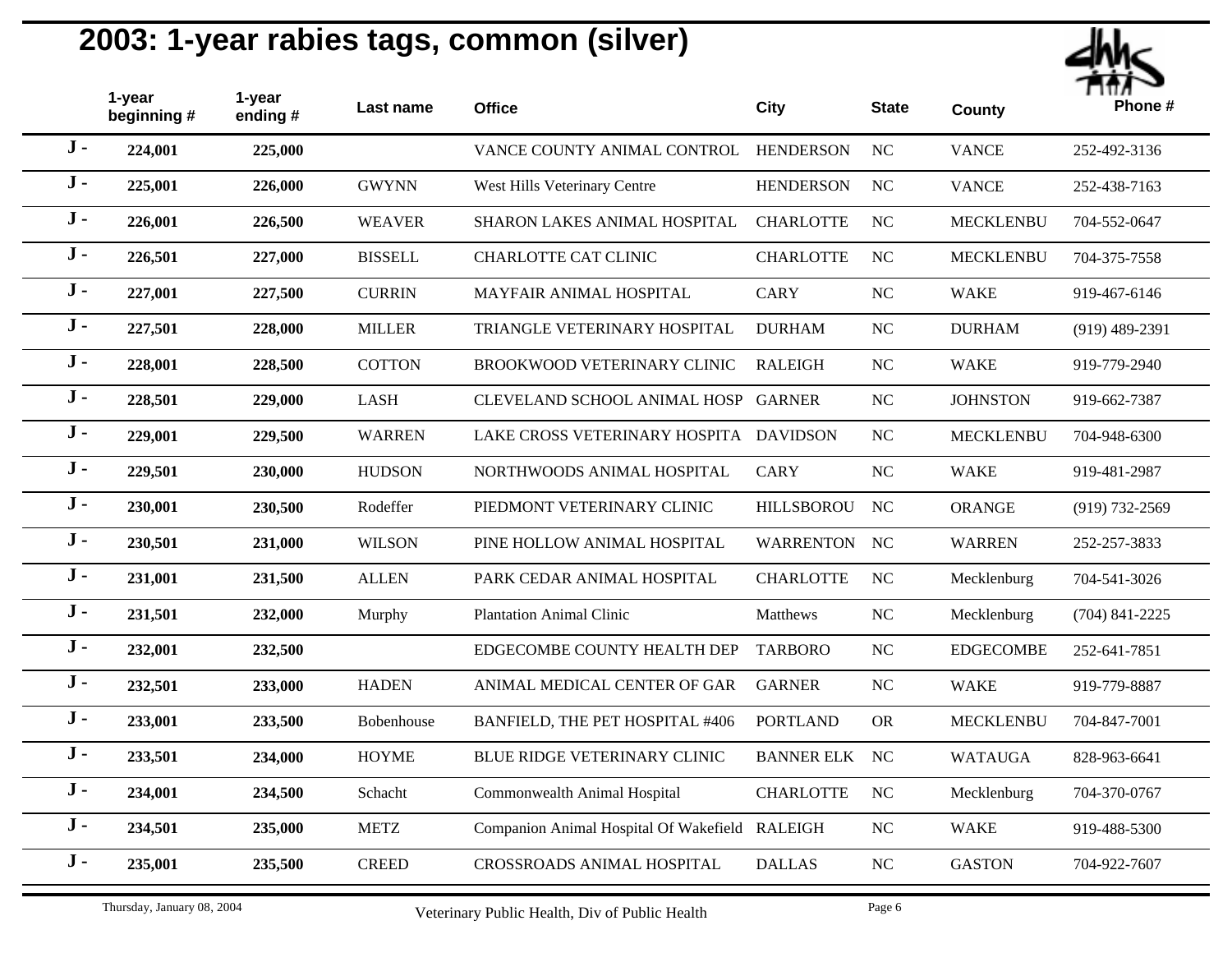

|       | 1-year<br>beginning # | 1-year<br>ending $#$ | Last name       | <b>Office</b>                                 | <b>City</b>        | <b>State</b> | <b>County</b>    | Phone #            |
|-------|-----------------------|----------------------|-----------------|-----------------------------------------------|--------------------|--------------|------------------|--------------------|
| $J -$ | 235,501               | 236,000              | <b>ROUNTREE</b> | GOOSE CREEK ANIMAL HOSPITAL                   | <b>SUNBURY</b>     | $\rm NC$     | <b>GATES</b>     | 252-465-4831       |
| $J -$ | 236,001               | 236,500              | Padgett         | Jacksonville Veterinary Hospital              | <b>JACKSONVIL</b>  | <b>NC</b>    | <b>ONSLOW</b>    | $(910)$ 347-3186   |
| $J -$ | 236,501               | 237,000              | <b>LUCAS</b>    | LEWISVILLE ANIMAL CLINIC                      | <b>LEWISVILLE</b>  | $\rm NC$     | <b>FORSYTH</b>   | 336-945-9919       |
| $J -$ | 237,001               | 237,500              | <b>GREENE</b>   | Mc Dowell Veterinary Clinic                   | <b>MARION</b>      | <b>NC</b>    | <b>MCDOWELL</b>  | 828-652-8471       |
| $J -$ | 237,501               | 238,000              | <b>NUSBAUM</b>  | NORTH COLLEGE ROAD ANIMAL HO                  | WILMINGTON NC      |              | <b>NEW HANOV</b> | 910-452-2273       |
| $J -$ | 238,001               | 238,500              | <b>BUCKLEY</b>  | PINEVILLE ANIMAL HOSPITAL                     | <b>PINEVILLE</b>   | $\rm NC$     | <b>MECKLENBU</b> | 704-552-2005       |
| $J -$ | 238,501               | 239,000              | <b>WARD</b>     | 70 WEST VETERINARY HOSPITAL                   | <b>HAVELOCK</b>    | $\rm NC$     | <b>CRAVEN</b>    | 252-447-9525       |
| $J -$ | 239,001               | 239,500              | <b>GORE</b>     | <b>Spring Forest Animal Hospital</b>          | <b>RALEIGH</b>     | <b>NC</b>    | <b>WAKE</b>      | 919-878-7387       |
| $J -$ | 239,501               | 240,000              | <b>STEWART</b>  | <b>Stewarts Mountain View Animal Hospital</b> | <b>SPRUCE PINE</b> | <b>NC</b>    | <b>MITCHELL</b>  | $(828)$ 765-7059   |
| $J -$ | 240,001               | 240,500              | <b>ALLEN</b>    | WEAVERVILLE ANIMAL CLINIC                     | WEAVERVILL         | NC           | <b>BUNCOMBE</b>  | 828-658-2431       |
| $J -$ | 240,501               | 241,000              | Gintis          | Lake Pine Animal Hospital                     | Apex               | $\rm NC$     | Wake             | $(919)$ 380-1157   |
| $J -$ | 241,001               | 241,500              |                 | Pamlico County Health Department              | Bayboro            | <b>NC</b>    | Pamlico          | $(252)$ 745-5111   |
| $J -$ | 241,501               | 242,000              | <b>Barth</b>    | Zebulon Animal Hospital                       | Zebulon            | NC           | Wake             | $(919)$ 269-4500   |
| $J -$ | 242,001               | 242,500              | Freer           | Freer Animal Hospital                         | Mt Airy            | NC           | Surry            | $(336) 786 - 5197$ |
| $J -$ | 242,501               | 243,000              | Mc Millian      | Banfield The Pet Hospital #411                | Portland           | <b>OR</b>    | Forsyth          | $(336)$ 765-8339   |
| $J -$ | 243,001               | 243,500              | Bailey          | Animal Hospital Of Peak Plaza                 | Apex               | NC           | Wake             | $(919)$ 362-0515   |
| $J -$ | 243,501               | 244,000              | Thompson        | <b>Thompson Animal Hospital</b>               | Wingate            | <b>NC</b>    | Union            | $(704)$ 283-5942   |
| $J -$ | 244,001               | 244,500              | Hoover, Jr.     | Westside Animal Hospital                      | Durham             | NC           | Durham           | $(919)$ 383-5578   |
| $J -$ | 244,501               | 245,000              | <b>JOHNSON</b>  | ANIMAL HOSPITAL OF BEULAVILLE                 | <b>BEULAVILLE</b>  | NC           | <b>DUPLIN</b>    | 910-298-8188       |
| $J -$ | 245,001               | 245,500              | <b>EVANS</b>    | BOULEVARD ANIMAL HOSPITAL                     | <b>RALEIGH</b>     | $\rm NC$     | <b>WAKE</b>      | $(919) 828 - 7468$ |
| $J -$ | 245,501               | 246,000              |                 | PENDER COUNTY HEALTH DEPART                   | <b>BURGAW</b>      | <b>NC</b>    | <b>PENDER</b>    | 910-259-1485       |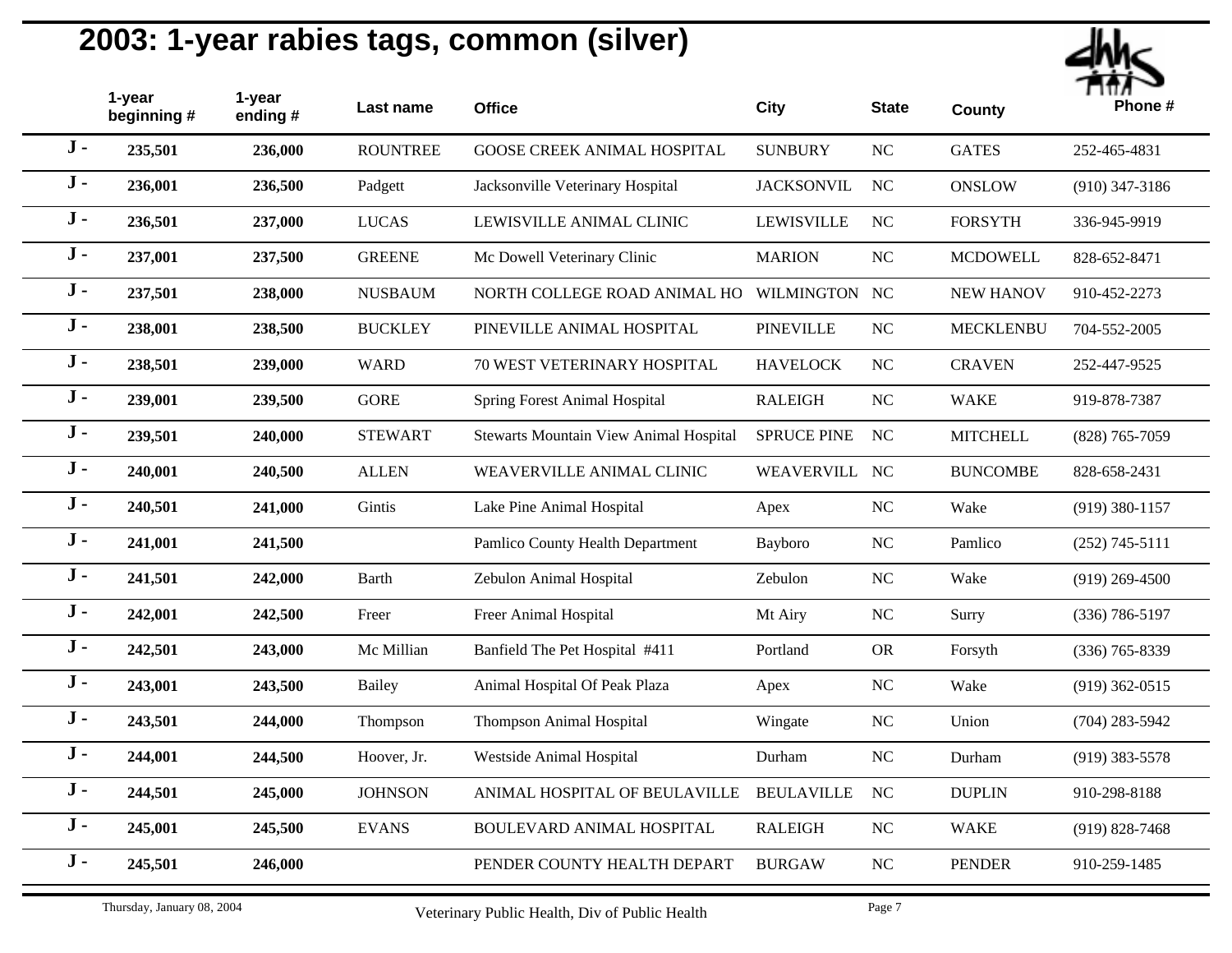

|       | 1-year<br>beginning # | 1-year<br>ending# | Last name        | <b>Office</b>                           | <b>City</b>       | <b>State</b>   | <b>County</b>    | Phone #            |
|-------|-----------------------|-------------------|------------------|-----------------------------------------|-------------------|----------------|------------------|--------------------|
| $J -$ | 246,001               | 246,500           | Shelton          | Shelton Veterinary Clinic               | Williamston       | <b>NC</b>      | Martin           | $(252)$ 792-2808   |
| $J -$ | 246,501               | 247,000           | <b>Brestle</b>   | Cashiers Area Humane Society            | Cashiers          | <b>NC</b>      | Jackson          | (828) 743-5752     |
| $J -$ | 247,001               | 247,500           | <b>Brown</b>     | Dixie Trail Animal Clinic               | Raleigh           | NC             | Wake             | $(919) 781 - 5977$ |
| $J -$ | 247,501               | 250,500           | Schaaf           | NORTH MECKLENBURG ANIMAL HO             | <b>CORNELIUS</b>  | <b>NC</b>      | <b>MECKLENBU</b> | 704-892-0207       |
| $J -$ | 250,501               | 253,000           | <b>LOCKLEAR</b>  | SOUTHEASTERN VETERINARY HOS             | <b>LUMBERTON</b>  | <b>NC</b>      | <b>ROBESON</b>   | 910-739-9411       |
| $J -$ | 253,001               | 255,500           | <b>CRANFORD</b>  | PEACHTREE VETERINARY HOSPITA            | <b>MURPHY</b>     | <b>NC</b>      | <b>CHEROKEE</b>  | 828-837-2396       |
| $J -$ | 255,501               | 258,000           | <b>WILKINS</b>   | ELON ANIMAL HOSPITAL, INC               | <b>ELON</b>       | NC             | <b>ALAMANCE</b>  | 336-584-3738       |
| $J -$ | 258,001               | 260,000           | <b>BECKWORTH</b> | ASHE ANIMAL CLINIC                      | <b>JEFFERSON</b>  | <b>NC</b>      | <b>ASHE</b>      | 336-246-2341       |
| $J -$ | 260,001               | 260,600           | Truitt           | Midway Veterinary Clinic                | <b>Bear Creek</b> | <b>NC</b>      | Chatham          | $(919)$ 837-2985   |
| $J -$ | 260,601               | 261,100           | Ingram           | <b>Banfield Pet Hospital</b>            | Pineville         | $\rm NC$       | Mecklenburg      | $(704)$ 542-8339   |
| $J -$ | 261,101               | 261,300           | Huff             | <b>Plantation Animal Hospital</b>       | Clayton           | <b>NC</b>      | Johnston         | $(919)$ 359-9977   |
| $J -$ | 261,301               | 261,500           | Weirick          | Weirick Mobile Vet Service              | Greensboro        | <b>NC</b>      | Guilford         | $(336)$ 340-8686   |
| $J -$ | 261,501               | 261,700           | <b>O'Malley</b>  | E & B Veterinary Services               | Warrenton         | NC             | Warren           | $(252)$ 257-0737   |
| $J -$ | 261,701               | 261,800           | Chappell         | After Hours Veterinary Emergency Clinic | Greensboro        | <b>NC</b>      | Guilford         | $(336) 851 - 1990$ |
| $J -$ | 261,801               | 261,900           | Konvalinka       | T.P.E.T.S.                              | Durham            | NC             | Durham           | $(919)$ 489-0615   |
| $J -$ | 261,901               | 262,000           | Miller           | Davie Veterinary Clinic                 | Mocksville        | NC             | Davie            | $(336)$ 751-5931   |
| $J -$ | 262,001               | 264,000           | Longo            | Carolina Mobile Spay & Neuter Clinic    | Angier            | <b>NC</b>      | Harnett          | $(919)$ 906-7729   |
| $J -$ | 264,001               | 265,500           | <b>THOMPSON</b>  | Appalachian New River Veterinary Assoc  | <b>BOONE</b>      | NC             | <b>WATAUGA</b>   | 828-264-5621       |
| $J -$ | 265,501               | 267,000           | <b>ZEBLEY</b>    | <b>ASHEVILLE HUMANE SOCIETY</b>         | <b>ASHEVILLE</b>  | NC             | <b>BUNCOMBE</b>  | $(828)$ 253-6807   |
| $J -$ | 267,001               | 268,000           | Jackson          | HIDDEN VALLEY CLINIC                    | <b>RALEIGH</b>    | NC             | <b>WAKE</b>      | $(919) 876 - 0739$ |
| $J -$ | 268,001               | 269,000           | WELLBORN         | ANIMAL HOSPITAL OF EAST BURKE           | <b>VALDESE</b>    | N <sub>C</sub> | <b>BURKE</b>     | 828-874-8387       |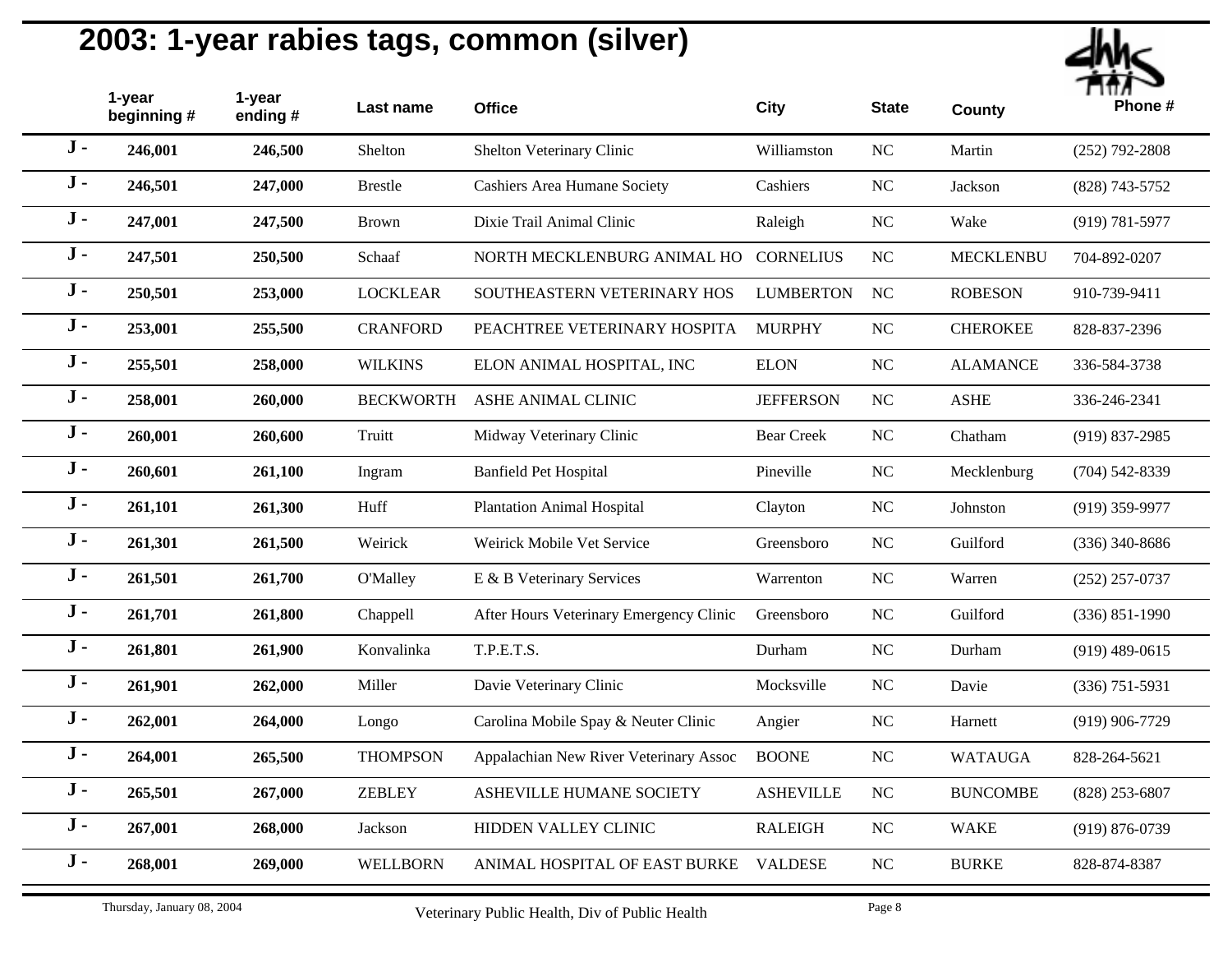

|       | 1-year<br>beginning # | 1-year<br>ending # | Last name       | <b>Office</b>                          | <b>City</b>        | <b>State</b> | <b>County</b>    | <br>Phone #        |
|-------|-----------------------|--------------------|-----------------|----------------------------------------|--------------------|--------------|------------------|--------------------|
| $J -$ | 269,001               | 270,000            | <b>YOUNG</b>    | STEELE CREEK ANIMAL HOSPITAL           | <b>CHARLOTTE</b>   | <b>NC</b>    | <b>MECKLENBU</b> | 704-588-4400       |
| $J -$ | 270,001               | 271,000            | <b>KILLOUGH</b> | N C S U College Of Veterinary Medicine | <b>RALEIGH</b>     | NC           | <b>WAKE</b>      | 919-513-6572       |
| $J -$ | 271,001               | 271,500            | <b>JONES</b>    | DURANT ROAD ANIMAL HOSPITAL            | <b>RALEIGH</b>     | $\rm NC$     | <b>WAKE</b>      | 919-847-5533       |
| $J -$ | 271,501               | 272,000            | Mercer          | SOUTHPARK ANIMAL HOSPITAL              | <b>CHARLOTTE</b>   | <b>NC</b>    | Mecklenburg      | $(704)$ 523-3457   |
| $J -$ | 272,001               | 272,500            | <b>RUBIN</b>    | ANIMAL HEALTH CARE CENTER              | <b>CHARLOTTE</b>   | NC           | <b>MECKLENBU</b> | 704-392-3259       |
| $J -$ | 272,501               | 273,000            | Mc Mahon        | <b>BURKE ANIMAL CLINIC</b>             | <b>MORGANTON</b>   | NC           | <b>Burke</b>     | 828-437-0481       |
| $J -$ | 273,001               | 273,500            | <b>BROWN</b>    | PIPER GLEN ANIMAL HOSPITAL             | <b>CHARLOTTE</b>   | <b>NC</b>    | <b>MECKLENBU</b> | 704-541-7171       |
| $J -$ | 273,501               | 274,000            | <b>RIDGEWAY</b> | RIDGEWAY ANIMAL CLINIC                 | <b>NEW BERN</b>    | <b>NC</b>    | <b>CRAVEN</b>    | 252-633-1204       |
| $J -$ | 274,001               | 274,500            | <b>HANES</b>    | DAVIS LAKE ANIMAL HOSPITAL             | <b>CHARLOTTE</b>   | $\rm NC$     | <b>MECKLENBU</b> | 704-599-0405       |
| $J -$ | 274,501               | 275,000            | <b>MANGUM</b>   | LOCUST ANIMAL CLINIC                   | <b>LOCUST</b>      | NC           | <b>STANLY</b>    | 704-888-6590       |
| $J -$ | 275,001               | 275,500            | ARMSTRONG       | WEDDINGTON ANIMAL HOSPITAL             | <b>MATTHEWS</b>    | <b>NC</b>    | <b>UNION</b>     | $(704)$ 847-8466   |
| $J -$ | 275,501               | 276,000            | <b>CUMBUS</b>   | <b>GREENWOOD VETERINARY HOSPIT</b>     | <b>DURHAM</b>      | $\rm NC$     | <b>DURHAM</b>    | 919-544-8297       |
| $J -$ | 276,001               | 276,500            | WHITLEY, JR     | BERKELEY VETERINARY CLINIC             | <b>GOLDSBORO</b>   | NC           | <b>WAYNE</b>     | 919-778-5398       |
| $J -$ | 276,501               | 277,000            | <b>DIENHART</b> | HILLTOP ANIMAL HOSPITAL                | FUQUAY-VAR NC      |              | <b>WAKE</b>      | 919-552-5232       |
| $J -$ | 277,001               | 278,800            | <b>HUTT</b>     | NORTH PAW ANIMAL HOSPITAL              | <b>DURHAM</b>      | $\rm NC$     | <b>DURHAM</b>    | 919-471-1471       |
| $J -$ | 278,801               | 280,000            | <b>JACKSON</b>  | Quail Corners Animal Hospital          | <b>RALEIGH</b>     | NC           | <b>WAKE</b>      | 919-876-0739       |
| $J -$ | 280,001               | 280,700            | <b>MEADOWS</b>  | MATTHEWS ANIMAL CLINIC                 | <b>MATTHEWS</b>    | <b>NC</b>    | Mecklenburg      | $(704)$ 847-9856   |
| $J -$ | 280,701               | 281,400            | Wilson          | <b>Bayleaf Veterinary Hospital</b>     | Raleigh            | <b>NC</b>    | Wake             | $(919) 848 - 1926$ |
| $J -$ | 281,401               | 282,600            | <b>GLANDER</b>  | LAKE HICKORY VETERINARY HOSPI          | <b>GRANITE FAL</b> | NC           | <b>CALDWELL</b>  | 828-396-7002       |
| $J -$ | 282,601               | 283,800            | <b>BROWN</b>    | NORTHAMPTON COUNTY HEALTH              | <b>JACKSON</b>     | NC           | <b>NORTHAMPT</b> | 252-534-5841       |
| $J -$ | 283,801               | 284,200            | Diehl           | TIMBERLYNE ANIMAL CLINIC               | <b>CHAPEL HILL</b> | <b>NC</b>    | ORANGE           | 919-968-3047       |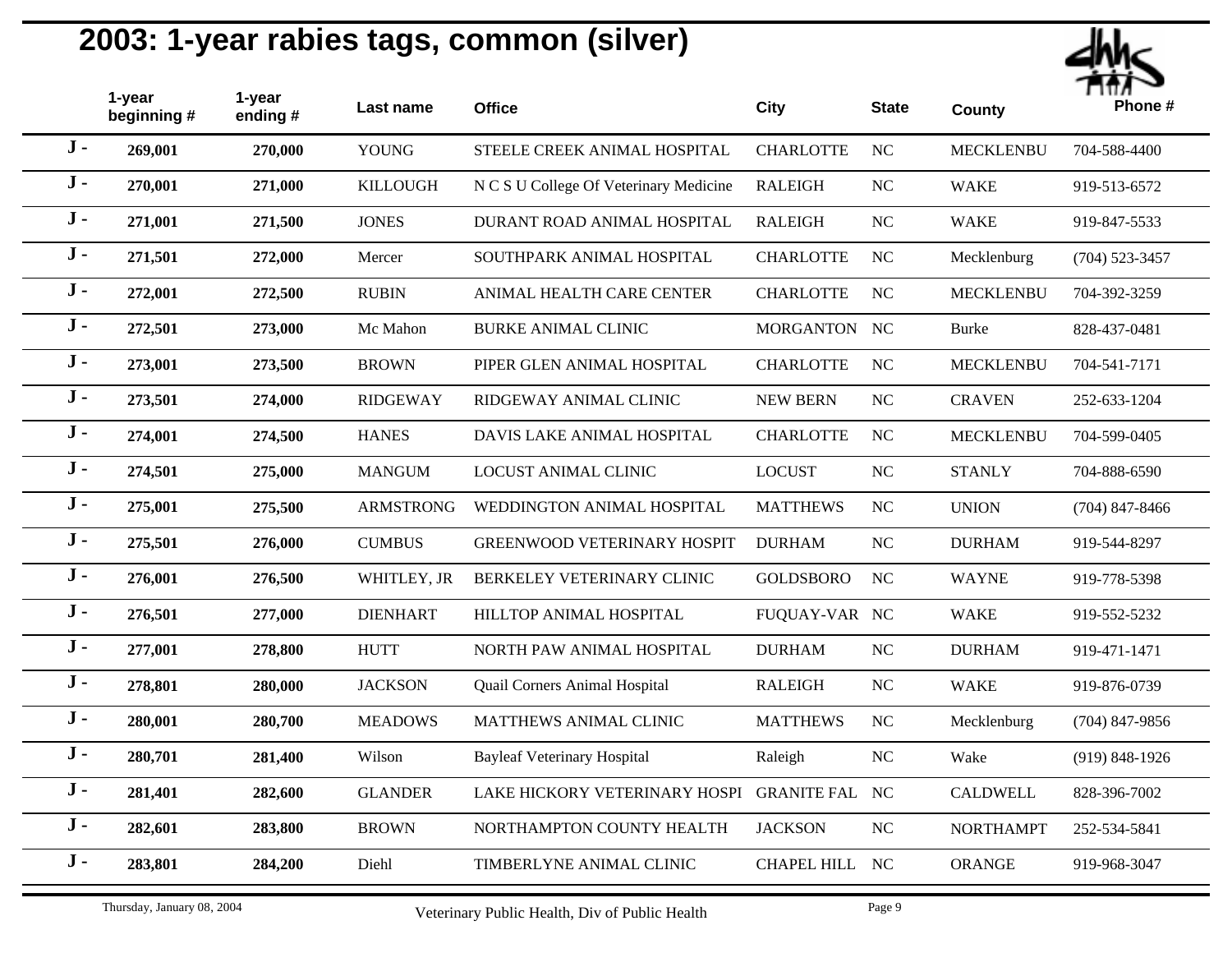

|       | 1-year<br>beginning # | 1-year<br>ending # | Last name       | <b>Office</b>                           | <b>City</b>       | <b>State</b> | <b>County</b>    | <br>Phone #        |
|-------|-----------------------|--------------------|-----------------|-----------------------------------------|-------------------|--------------|------------------|--------------------|
| $J -$ | 284,201               | 286,500            | <b>SCHAFFER</b> | Alexander County Veterinary Service, Pa | TAYLORSVIL        | NC           | <b>ALEXANDER</b> | 828-632-8742       |
| $J -$ | 286,501               | 287,700            | <b>NEWLIN</b>   | Watauga Veterinary Hospital             | <b>BOONE</b>      | $_{\rm NC}$  | <b>WATAUGA</b>   | 828-297-3300       |
| $J -$ | 287,701               | 288,400            | <b>LITTLE</b>   | CODDLE CREEK ANIMAL HOSPITAL            | <b>CONCORD</b>    | $\rm NC$     | <b>CABARRUS</b>  | 704-795-9005       |
| $J -$ | 288,401               | 289,000            | <b>TICE</b>     | <b>CAT CLINIC OF CARY</b>               | <b>CARY</b>       | NC           | <b>WAKE</b>      | 919-469-9000       |
| $J -$ | 289,001               | 289,600            | <b>PUCKETT</b>  | <b>GREENOCK FARM VETERINARY HO</b>      | <b>MIDLAND</b>    | $_{\rm NC}$  | <b>CABARRUS</b>  | 704-455-3004       |
| $J -$ | 289,601               | 290,400            | Hester          | ALL CREATURES ANIMAL CLINIC             | <b>ROLESVILLE</b> | $_{\rm NC}$  | <b>WAKE</b>      | 919-554-2222       |
| $J -$ | 290,401               | 291,000            | Perry           | BANFIELD, THE PET HOSPITAL #597         | Garner            | $\rm NC$     | <b>WAKE</b>      | 919-661-1926       |
| $J -$ | 291,001               | 291,600            | <b>Bullock</b>  | <b>Bullock Animal Clinic</b>            | New Bern          | NC           | Craven           | $(252) 637 - 6161$ |
| $J -$ | 291,601               | 292,000            | <b>BURBANK</b>  | <b>Companion Animal Hospital</b>        | <b>SHALLOTTE</b>  | NC           | <b>BRUNSWICK</b> | 910-754-7282       |
| $J -$ | 292,001               | 292,400            | VADALA-BAR      | CREPE MYRTLE ANIMAL HOSPITAL            | <b>ANGIER</b>     | $_{\rm NC}$  | <b>HARNETT</b>   | 919-639-8387       |
| $J -$ | 292,401               | 292,800            | Nabel           | James Landing Veterinary Hospital       | Jamestown         | $NC$         | Guilford         | $(336) 852 - 9800$ |
| $J -$ | 292,801               | 293,200            | Moore           | Animal Care Clinic                      | Concord           | NC           | Cabarrus         | $(704) 786 - 6669$ |
| $J -$ | 293,201               | 293,500            | <b>PADFIELD</b> | Academy East Veterinary Hospital        | FUQUAY-VAR NC     |              | <b>WAKE</b>      | 919-552-1040       |
| $J -$ | 293,501               | 293,800            | <b>FISHER</b>   | FISHER VETERINARY HOSPITAL              | <b>RALEIGH</b>    | $NC$         | <b>WAKE</b>      | 919-790-0412       |
| $J -$ | 293,801               | 294,100            | <b>SCHUTZ</b>   | FOOTHILLS MOBILE VETERINARY S           | <b>MARION</b>     | NC           | <b>MCDOWELL</b>  | 828-738-3883       |
| $J -$ | 294,101               | 294,400            | <b>BIRD</b>     | MOREHEAD ANIMAL HOSPITAL                | MOREHEAD C NC     |              | <b>CARTERET</b>  | 252-726-0181       |
| $J -$ | 294,401               | 294,700            | Hutsell         | Fairview Animal Hospital                | Fairview          | NC           | <b>Buncombe</b>  | $(828) 628 - 3557$ |
| $J -$ | 294,701               | 294,900            | <b>Bradler</b>  | <b>Animal House Calls</b>               | Hampstead         | $_{\rm NC}$  | Pender           | $(910) 686 - 4806$ |
| $J -$ | 294,901               | 296,700            | Darch           | North Wake Animal Hospital              | Wake Forest       | NC           | Wake             | $(919) 556 - 1121$ |
| $J -$ | 296,701               | 299,100            | Manning         | PAMLICO ANIMAL HOSPITAL                 | <b>WASHINGTO</b>  | <b>NC</b>    | <b>BEAUFORT</b>  | $(252)$ 946-2834   |
| $J -$ | 299,101               | 300,000            | <b>PEEPLES</b>  | VIEWMONT ANIMAL HOSPITAL                | <b>HICKORY</b>    | NC           | <b>CATAWBA</b>   | 828-328-2448       |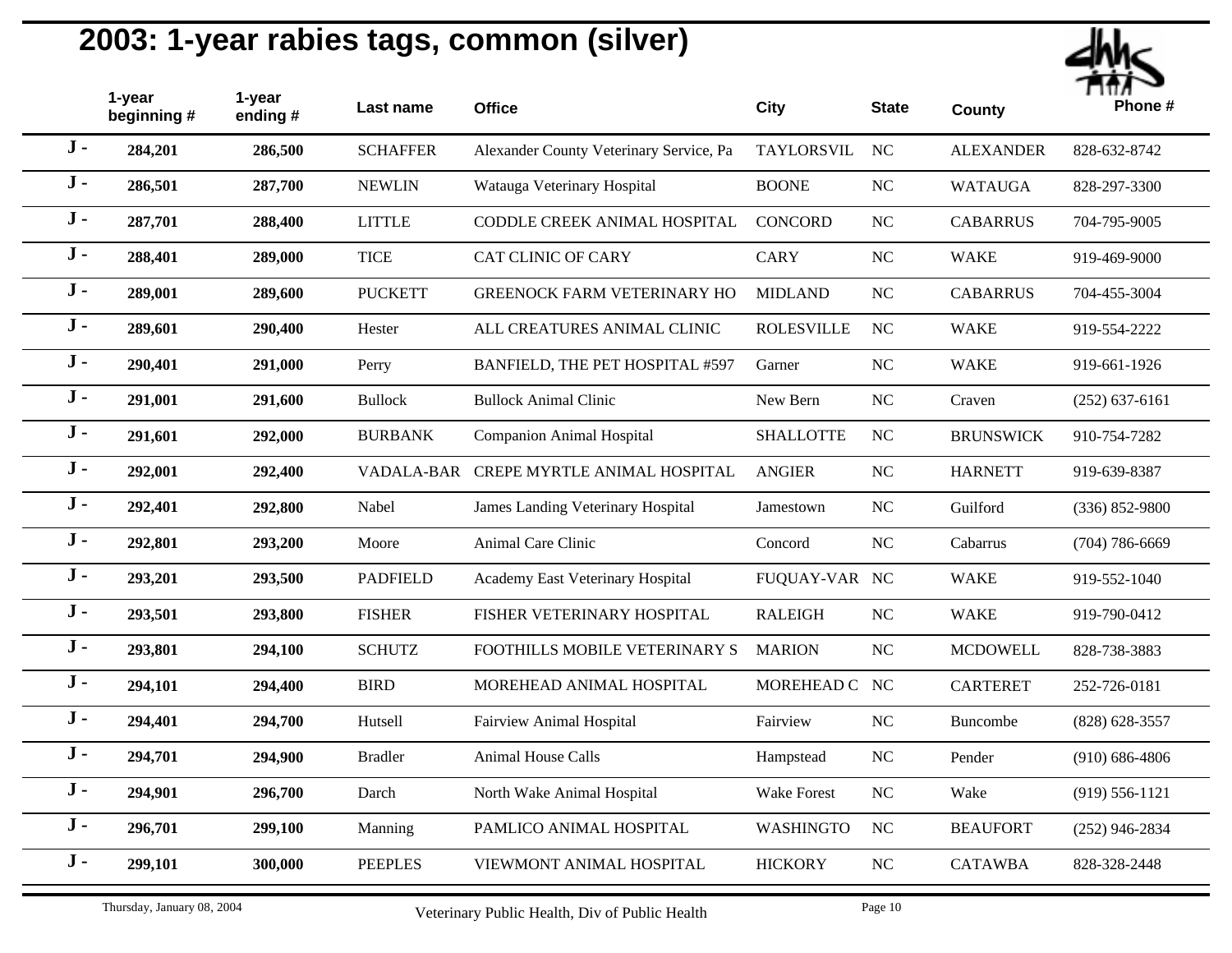

|       | 1-year<br>beginning # | 1-year<br>ending $#$ | Last name         | <b>Office</b>                    | <b>City</b>        | <b>State</b> | <b>County</b>    | Phone #            |
|-------|-----------------------|----------------------|-------------------|----------------------------------|--------------------|--------------|------------------|--------------------|
| $J -$ | 300,001               | 301,800              | Beretich          | Cape Fear Valley Animal Hospital | Dunn               | NC           | Harnett          | $(910) 892 - 3540$ |
| $J -$ | 301,801               | 302,700              | <b>LEWIS</b>      | FALLS VILLAGE VETERINARY HOSP    | <b>RALEIGH</b>     | NC           | <b>WAKE</b>      | 919-847-0141       |
| $J -$ | 302,701               | 304,300              | <b>DOZIER</b>     | HICKORY GROVE ANIMAL HOSPITA     | <b>CHARLOTTE</b>   | $\rm NC$     | <b>MECKLENBU</b> | 704-563-5858       |
| $J -$ | 304,301               | 305,700              | <b>HUDSON</b>     | Animal Hospital Of Kannapolis    | <b>KANNAPOLIS</b>  | NC           | <b>ROWAN</b>     | 704-938-4606       |
| $J -$ | 305,701               | 306,900              | <b>HEMSTREET</b>  | MORGANTON ANIMAL CLINIC          | MORGANTON NC       |              | <b>BURKE</b>     | 828-433-9265       |
| $J -$ | 306,901               | 308,100              | <b>TARKINGTON</b> | PARKWOOD ANIMAL HOSPITAL         | <b>DURHAM</b>      | NC           | <b>DURHAM</b>    | 919-544-7711       |
| $J -$ | 308,101               | 308,900              | Rodeffer          | Piedmont Veterinary Clinic       | Mebane             | <b>NC</b>    | Orange           | $(919) 563 - 6080$ |
| $J -$ | 308,901               | 309,600              | <b>BECK</b>       | INDEPENDENCE VETERINARY CLINI    | <b>CHARLOTTE</b>   | <b>NC</b>    | <b>MECKLENBU</b> | 704-841-1313       |
| $J -$ | 309,601               | 310,200              | <b>COTTON</b>     | FUQUAY VETERINARY HOSPITAL       | FUQUAY VAR NC      |              | <b>WAKE</b>      | 919-552-7200       |
| $J -$ | 310,201               | 311,000              | <b>MENDOZA</b>    | STAGE ROAD ANIMAL HOSPITAL       | <b>ANGIER</b>      | $\rm NC$     | <b>HARNETT</b>   | 919-639-3337       |
| $J -$ | 311,001               | 311,700              | <b>HIGHT</b>      | HIGHT VETERINARY HOSPITAL        | <b>CHARLOTTE</b>   | <b>NC</b>    | <b>MECKLENBU</b> | 704-595-9377       |
| $J -$ | 311,701               | 313,300              | Lannon            | <b>Lannons Animal Hospital</b>   | Elizabeth City     | NC           | Pasquotank       | $(252)$ 335-7708   |
| $J -$ | 313,301               | 314,100              | <b>NEUNZIG</b>    | THE PET HOSPITAL                 | <b>BESSEMER CI</b> | NC           | <b>GASTON</b>    | 704-629-5390       |
| $J -$ | 314,101               | 314,900              | Wilhalf           | Just Cat Veterinary Hospital     | Wilmington         | <b>NC</b>    | New Hanover      | $(910)$ 792-9996   |
| $J -$ | 314,901               | 315,500              | Dalrymple         | OAK GROVE ANIMAL HOSPITAL        | <b>DURHAM</b>      | NC           | <b>DURHAM</b>    | 919-598-0001       |
| $J -$ | 315,501               | 316,100              | <b>SAULS</b>      | ORANGE COUNTY ANIMAL CONTRO      | <b>HILLSBOROU</b>  | NC           | <b>ORANGE</b>    | 919-245-2081       |
| $J -$ | 316,101               | 316,500              | Mc Cann           | CARY VETERINARY HOSPITAL         | <b>CARY</b>        | <b>NC</b>    | <b>WAKE</b>      | 919-469-0947       |
| $J -$ | 316,501               | 316,900              | <b>KRAKOWSKI</b>  | CHATHAM ANIMAL HOSPITAL          | <b>CARY</b>        | NC           | <b>WAKE</b>      | 919-469-8114       |
| $J -$ | 316,901               | 317,300              | <b>MURRAY</b>     | PARKER VETERINARY HOSPITAL       | <b>CHARLOTTE</b>   | $\rm NC$     | <b>MECKLENBU</b> | 704-399-8304       |
| $J -$ | 317,301               | 317,700              | <b>FEOLA</b>      | ROBINSON ANIMAL HOSPITAL         | <b>CLAYTON</b>     | NC           | <b>JOHNSTON</b>  | 919-553-7173       |
| $J -$ | 317,701               | 318,100              | <b>SULLIVAN</b>   | SIX FORKS ANIMAL HOSPITAL        | <b>RALEIGH</b>     | NC           | <b>WAKE</b>      | 919-847-5854       |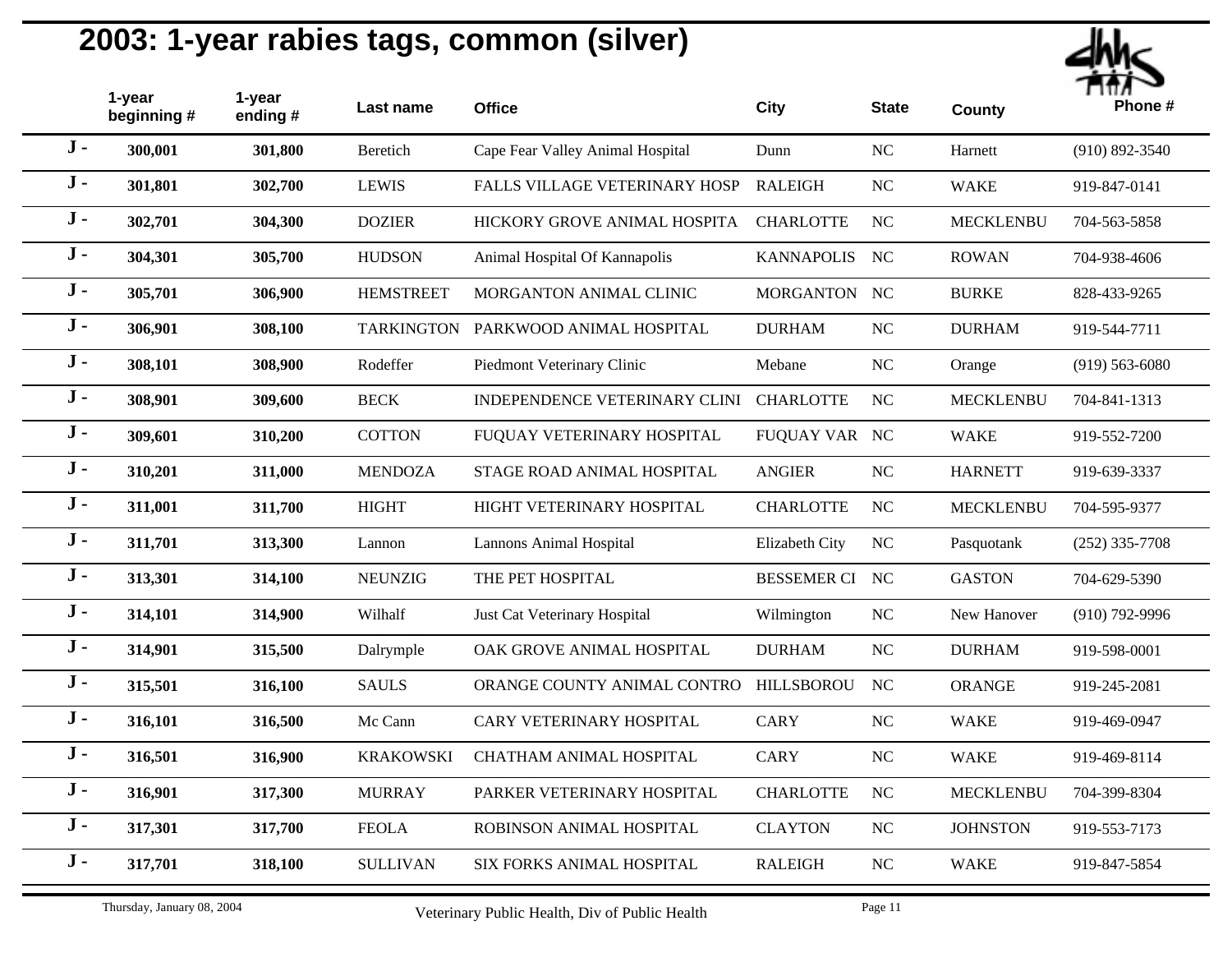

|       | 1-year<br>beginning # | 1-year<br>ending # | Last name        | <b>Office</b>                          | <b>City</b>        | <b>State</b>   | <b>County</b>    | Phone #              |
|-------|-----------------------|--------------------|------------------|----------------------------------------|--------------------|----------------|------------------|----------------------|
| $J -$ | 318,101               | 318,500            | <b>LYERLY</b>    | WHISPERING PINES ANIMAL HOSPIT         | <b>CARTHAGE</b>    | <b>NC</b>      | <b>MOORE</b>     | 910-949-2111         |
| $J -$ | 318,501               | 318,900            | Cochrane         | Cornerstone Veterinary Hospital        | Cary               | NC             | Wake             | $(919)$ 319-1555     |
| $J -$ | 318,901               | 319,200            | <b>STATEN</b>    | PET-VET HOUSE CALL PRACTICE            | <b>RALEIGH</b>     | NC             | <b>WAKE</b>      | $(91967) 631 - 3030$ |
| $J -$ | 319,201               | 319,900            | <b>SAID</b>      | Academy Veterinary Hospital            | <b>DURHAM</b>      | <b>NC</b>      | <b>DURHAM</b>    | 919-688-6628         |
| $J -$ | 319,901               | 320,600            |                  | EDGECOMBE COUNTY HEALTH DEP            | <b>TARBORO</b>     | NC             | <b>EDGECOMBE</b> | 252-641-7851         |
| $J -$ | 320,601               | 321,300            | <b>STANBERY</b>  | MITCHELL VETERINARY CLINIC             | <b>SPRUCE PINE</b> | NC             | <b>MITCHELL</b>  | 828-765-6039         |
| $J -$ | 321,301               | 322,000            | SHEEGOG, JR      | ONSLOW ANIMAL HOSPITAL                 | <b>JACKSONVIL</b>  | <b>NC</b>      | <b>ONSLOW</b>    | 910-347-1219         |
| $J -$ | 322,001               | 322,700            |                  | WAYNE COUNTY ANIMAL CONTRO             | <b>GOLDSBORO</b>   | NC             | <b>WAYNE</b>     | 919-731-1439         |
| $J -$ | 322,701               | 323,400            | Upshaw           | <b>Burlington Road Animal Hospital</b> | Greensboro         | <b>NC</b>      | Guilford         | $(336)$ 375-3939     |
| $J -$ | 323,401               | 324,000            | <b>GRANT</b>     | LAKE WHEELER VETERINARY HOSP           | <b>RALEIGH</b>     | NC             | <b>WAKE</b>      | 919-829-5511         |
| $J -$ | 324,001               | 324,600            | Dalton, Jr.      | Central Animal Hospital                | Fayetteville       | <b>NC</b>      | Cumberland       | $(910)$ 484-5104     |
| $J -$ | 324,601               | 325,000            | <b>KARL</b>      | Falconbridge Animal Hospital           | <b>CHAPEL HILL</b> | N <sub>C</sub> | <b>DURHAM</b>    | 919-403-5591         |
| $J -$ | 325,001               | 325,400            | <b>DUFFY</b>     | RALEIGH CAT CLINIC                     | <b>RALEIGH</b>     | NC             | <b>WAKE</b>      | 919-518-8013         |
| $J -$ | 325,401               | 326,200            | <b>BURROUGHS</b> | COMMUNITY ANIMAL HOSPITAL              | <b>WENDELL</b>     | <b>NC</b>      | <b>WAKE</b>      | 919-365-6302         |
| $J -$ | 326,201               | 326,900            | <b>BLACK</b>     | NORTH WAYNE ANIMAL HOSPITAL            | <b>PIKEVILLE</b>   | <b>NC</b>      | <b>WAYNE</b>     | 919-242-6044         |
| $J -$ | 326,901               | 327,500            | <b>HOMBS</b>     | <b>Atrium Animal Hospital</b>          | <b>CHARLOTTE</b>   | NC             | Mecklenburg      | $(704) 542 - 2000$   |
| $J -$ | 327,501               | 327,800            | <b>POWELL</b>    | WELLINGTON ANIMAL HOSPITAL             | <b>CARY</b>        | <b>NC</b>      | <b>WAKE</b>      | 919-851-7475         |
| $J -$ | 328,076               | 328,100            | <b>POWELL</b>    | WELLINGTON ANIMAL HOSPITAL             | <b>CARY</b>        | NC             | <b>WAKE</b>      | 919-851-7475         |
| $J -$ | 328,701               | 329,100            | <b>HORSTMAN</b>  | WOODLAWN ANIMAL HOSPITAL               | <b>CHARLOTTE</b>   | NC             | Mecklenburg      | $(704)$ 523-3576     |
| $J -$ | 329,101               | 329,400            | <b>THOMANN</b>   | Mobile Veterinary Clinic               | <b>CHARLOTTE</b>   | <b>NC</b>      | Mecklenburg      | 704-522-0677         |
| $J -$ | 329,401               | 329,700            | Walker           | Armadale Animal Hospital               | Raleigh            | NC             | Wake             | $(919) 847 - 1972$   |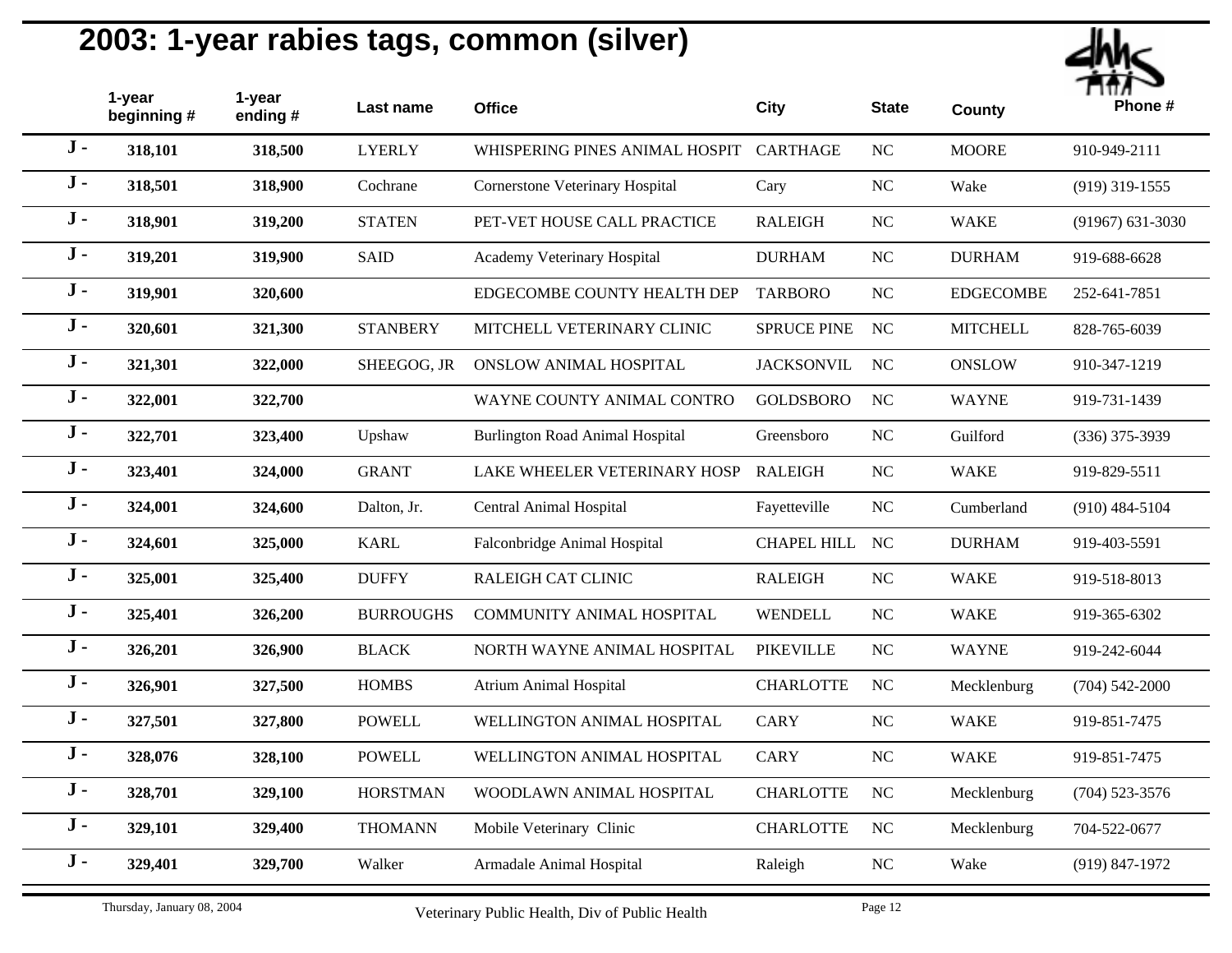

|       | 1-year<br>beginning# | 1-year<br>ending# | Last name        | <b>Office</b>                        | <b>City</b>        | <b>State</b> | <b>County</b>    | Phone #            |
|-------|----------------------|-------------------|------------------|--------------------------------------|--------------------|--------------|------------------|--------------------|
| $J -$ | 329,701              | 329,900           | <b>DIEHL</b>     | LEGION ROAD ANIMAL CLINIC            | <b>CHAPEL HILL</b> | NC           | <b>ORANGE</b>    | $(919)$ 933-3331   |
| $J -$ | 329,901              | 330,500           | <b>BOWLES</b>    | STANLY ANIMAL CLINIC                 | <b>ALBEMARLE</b>   | <b>NC</b>    | <b>STANLY</b>    | 704-982-8611       |
| $J -$ | 330,501              | 330,900           | <b>SIMMONS</b>   | <b>BUTNER VETERINARY CLINIC</b>      | <b>BUTNER</b>      | NC           | <b>GRANVILLE</b> | 919-575-6210       |
| $J -$ | 330,901              | 331,300           | <b>NICKS</b>     | Nicks Veterinary Hospital            | <b>CHARLOTTE</b>   | <b>NC</b>    | <b>MECKLENBU</b> | 704-523-8015       |
| $J -$ | 331,301              | 331,600           | <b>HIGHSMITH</b> | ANIMAL KINGDOM VETERINARY H          | <b>CARY</b>        | <b>NC</b>    | <b>WAKE</b>      | 919-460-9111       |
| $J -$ | 331,601              | 331,900           | <b>KRAKOWSKI</b> | <b>GREEN LEVEL ANIMAL HOSPITAL</b>   | <b>CARY</b>        | <b>NC</b>    | <b>WAKE</b>      | 919-469-8114       |
| $J -$ | 331,901              | 332,200           | Marti            | TRIAD ANIMAL HOSPITAL                | <b>KERNERSVIL</b>  | NC           | <b>FORSYTH</b>   | $(336)$ 993-6619   |
| $J -$ | 332,201              | 332,400           | <b>ALLRED</b>    | Allreds Mobile Veterinary Clinic     | YADKINVILL         | <b>NC</b>    | <b>YADKIN</b>    | 336-463-5182       |
| $J -$ | 332,401              | 332,600           | <b>FISHER</b>    | VETERINARY HOUSECALLS OF HIC         | <b>HICKORY</b>     | NC           | <b>CATAWBA</b>   | 828-345-1998       |
| $J -$ | 332,601              | 332,800           | Snyder           | Hemlock Bluffs Animal Hospital       | Cary               | $\rm NC$     | Wake             | $(919)$ 362-1223   |
| $J -$ | 332,801              | 333,000           | <b>Bush</b>      | Veterinary Home Services             | Raleigh            | NC           | Wake             | $(919)$ 847-2255   |
| $J -$ | 333,001              | 333,900           | Rook             | <b>Coastal Animal Hospital</b>       | Kitty Hawk         | NC           | Dare             | $(252)$ 261-3960   |
| $J -$ | 333,901              | 334,300           | <b>SEWELL</b>    | <b>CRESTVIEW VETERINARY HOSPITA</b>  | <b>MARION</b>      | $\rm NC$     | <b>MCDOWELL</b>  | 828-659-2060       |
| $J -$ | 334,301              | 334,700           | <b>DICK</b>      | MAGNOLIA ANIMAL HOSPITAL             | <b>DELAND</b>      | FL           | <b>WAKE</b>      | $(919) 873 - 9190$ |
| $J -$ | 334,701              | 335,100           | Cotton           | Ambassador Animal Hospital           | Greensboro         | $\rm NC$     | Guilford         | $(336)$ 379-1227   |
| $J -$ | 335,101              | 335,400           | <b>JORDAN</b>    | ANIMAL CARE CLINIC                   | LAURINBURG NC      |              | <b>SCOTLAND</b>  | 910-277-7231       |
| $J -$ | 335,401              | 335,700           | <b>MOISAN</b>    | COZY CAT VETERINARY HOSPITAL         | <b>RALEIGH</b>     | NC           | <b>WAKE</b>      | 919-571-9007       |
| $J -$ | 335,701              | 336,000           | <b>IPOCK</b>     | <b>INSTITUTE MOBILE VETERINARY S</b> | LAGRANGE           | NC           | <b>LENOIR</b>    | 252-566-5041       |
| $J -$ | 336,001              | 336,200           | <b>DAVIS</b>     | ASHEVILLE VETERINARY HOUSECA         | <b>ASHEVILLE</b>   | $\rm NC$     | Buncombe         | 828-254-2221       |
| $J -$ | 336,201              | 336,400           | <b>WHITE</b>     | CATAWBA HEIGHTS ANIMAL HOSPI         | <b>BELMONT</b>     | $\rm NC$     | <b>GASTON</b>    | 704-827-0616       |
| $J -$ | 336,401              | 336,600           | <b>WESTON</b>    | <b>JORDAN LAKE ANIMAL HOSPITAL</b>   | <b>PITTSBORO</b>   | $\rm NC$     | <b>CHATHAM</b>   | 919-542-5424       |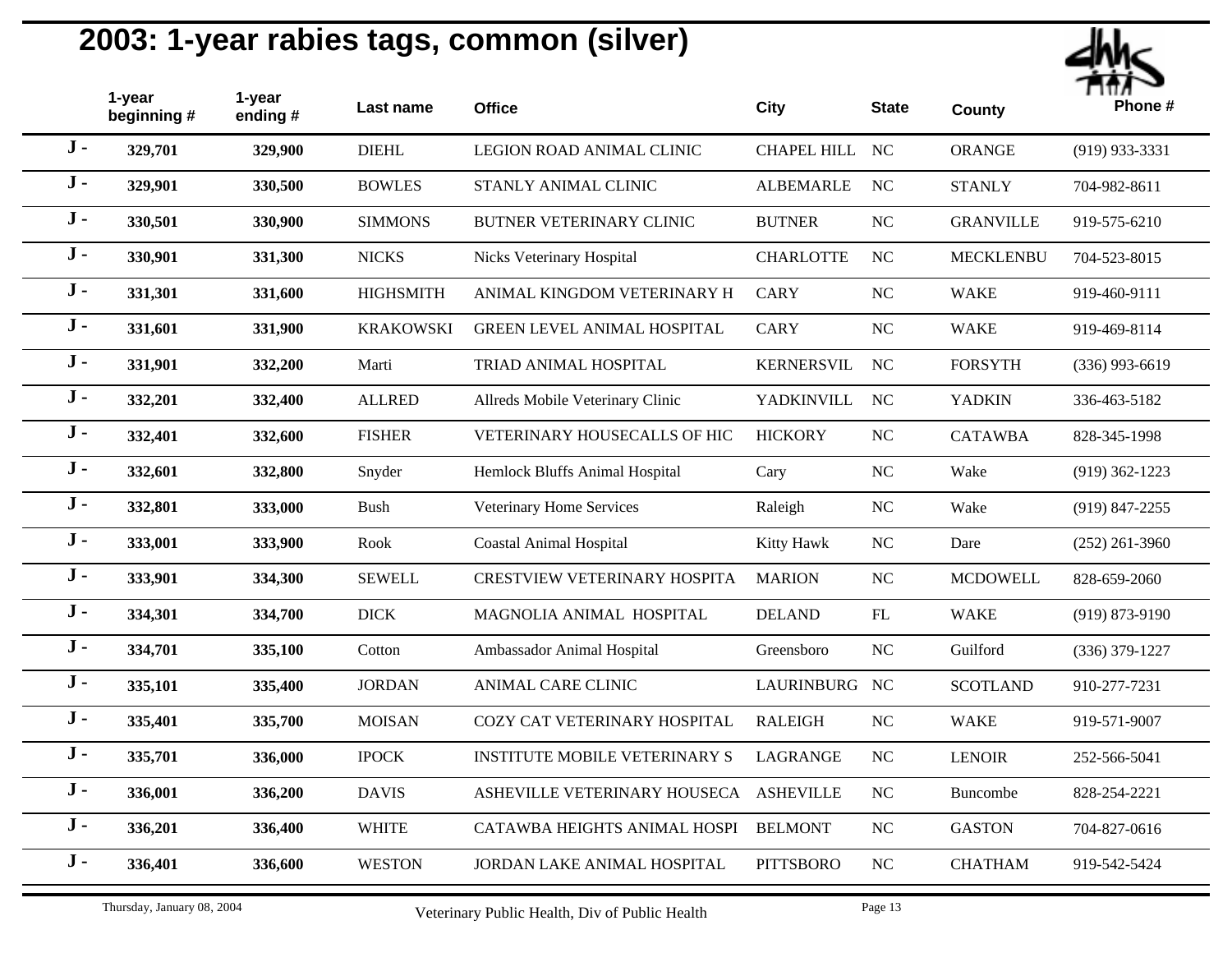

|       | 1-year<br>beginning # | 1-year<br>ending # | Last name             | <b>Office</b>                                   | <b>City</b>       | <b>State</b> | <b>County</b>    | <br>Phone #        |
|-------|-----------------------|--------------------|-----------------------|-------------------------------------------------|-------------------|--------------|------------------|--------------------|
| $J -$ | 336,601               | 336,700            | <b>SPENCER</b>        | DICKSON ANIMAL CLINIC                           | <b>GASTONIA</b>   | NC           | <b>GASTON</b>    | 704-824-9160       |
| $J -$ | 336,701               | 337,100            | <b>ZIMMERMAN</b>      | BANFIELD, THE PET HOSPITAL OF C                 | <b>PORTLAND</b>   | <b>OR</b>    | <b>WAKE</b>      | 919-858-8450       |
| $J -$ | 337,101               | 337,400            | <b>CORBIN</b>         | VETERINARY HOSPITAL OF PLEASA                   | <b>GREENSBOR</b>  | $\rm NC$     | <b>GUILFORD</b>  | 336-676-8387       |
| $J -$ | 337,401               | 337,600            | <b>MOORE</b>          | All Creatures Pet Hospital                      | <b>STANLEY</b>    | <b>NC</b>    | <b>GASTON</b>    | 704-263-1366       |
| $J -$ | 337,601               | 337,800            | <b>SAMUELS</b>        | <b>ALL WALKS OF LIFE</b>                        | HOLLY SPRIN NC    |              | <b>WAKE</b>      | 919-567-2965       |
| $J -$ | 337,801               | 338,000            | <b>BRIDGES</b>        | <b>Bridges Mobile Service</b>                   | <b>GROVER</b>     | NC           | <b>CLEVELAND</b> | 704-937-3300       |
| $J -$ | 338,001               | 338,200            | <b>HILL</b>           | <b>Grays Creek Animal Hospital</b>              | <b>FAYETTEVIL</b> | <b>NC</b>    | <b>CUMBERLAN</b> | 910-484-9400       |
| $J -$ | 338,201               | 338,400            | <b>GARDNER</b>        | Large Animal Medicine & Surgery P.A.            | <b>SALISBURY</b>  | <b>NC</b>    | <b>ROWAN</b>     | 704-637-0546       |
| $J -$ | 338,401               | 338,600            | <b>PEARSON</b>        | Mountain Laurel Mobile Veterinary Servic LENOIR |                   | <b>NC</b>    | <b>CALDWELL</b>  | 828-758-7860       |
| $J -$ | 338,601               | 338,800            | <b>O'HARA</b>         | O'HARA VETERINARY CLINIC                        | <b>CHARLOTTE</b>  | <b>NC</b>    | <b>MECKLENBU</b> | 704-372-2537       |
| $J -$ | 338,801               | 339,000            | <b>SCOTTON</b>        | SOUTHEAST COMMUNITY ANIMAL                      | <b>GREENSBOR</b>  | NC           | <b>GUILFORD</b>  | 336-674-1002       |
| $J -$ | 339,001               | 339,200            | $\operatorname{GILL}$ | WILKINSON ANIMAL HOSPITAL                       | Gastonia          | NC           | <b>GASTON</b>    | 704-824-9876       |
| $J -$ | 339,201               | 339,400            | Boyd                  |                                                 | Havelock          | <b>NC</b>    | Craven           | $(252)$ 447-4018   |
| $J -$ | 339,401               | 339,500            | <b>LATTIMORE</b>      | HOUSE CALL PRACTICE FOR PETS                    | <b>RALEIGH</b>    | $\rm NC$     | <b>WAKE</b>      | 919-874-7406       |
| $J -$ | 339,501               | 339,800            | Lackey                | AVERY ANIMAL HOSPITAL                           | <b>NEWLAND</b>    | NC           | <b>AVERY</b>     | 828-733-9810       |
| $J -$ | 339,801               | 340,100            | Houser                | Carolina Veterinary Consultant                  | Burlington        | NC           | Alamance         | $(336) 578 - 1386$ |
| $J -$ | 340,101               | 340,400            | Pethick               | S.A.F.E. Haven For Cats                         | Raleigh           | NC           | Wake             | $(919) 872 - 1128$ |
| $J -$ | 340,401               | 340,600            | <b>BURROUGHS</b>      | KNIGHTDALE ANIMAL HOSPITAL                      | <b>KNIGHTDALE</b> | NC           | <b>WAKE</b>      | 919-261-8861       |
| $J -$ | 340,601               | 340,700            | <b>SIFERS</b>         | After Hours Small Animal Emergency Clin RALEIGH |                   | NC           | <b>WAKE</b>      | 919-781-5147       |
| $J -$ | 340,701               | 340,800            | <b>DUTTERER</b>       | Applewood Veterinary Hospital                   | <b>DALLAS</b>     | NC           | <b>GASTON</b>    | 704-922-0532       |
| $J -$ | 340,801               | 340,900            | <b>HASKINS</b>        | BAR NONE VETERINARY SERVICES                    | <b>APEX</b>       | NC           | <b>WAKE</b>      | 919-772-9400       |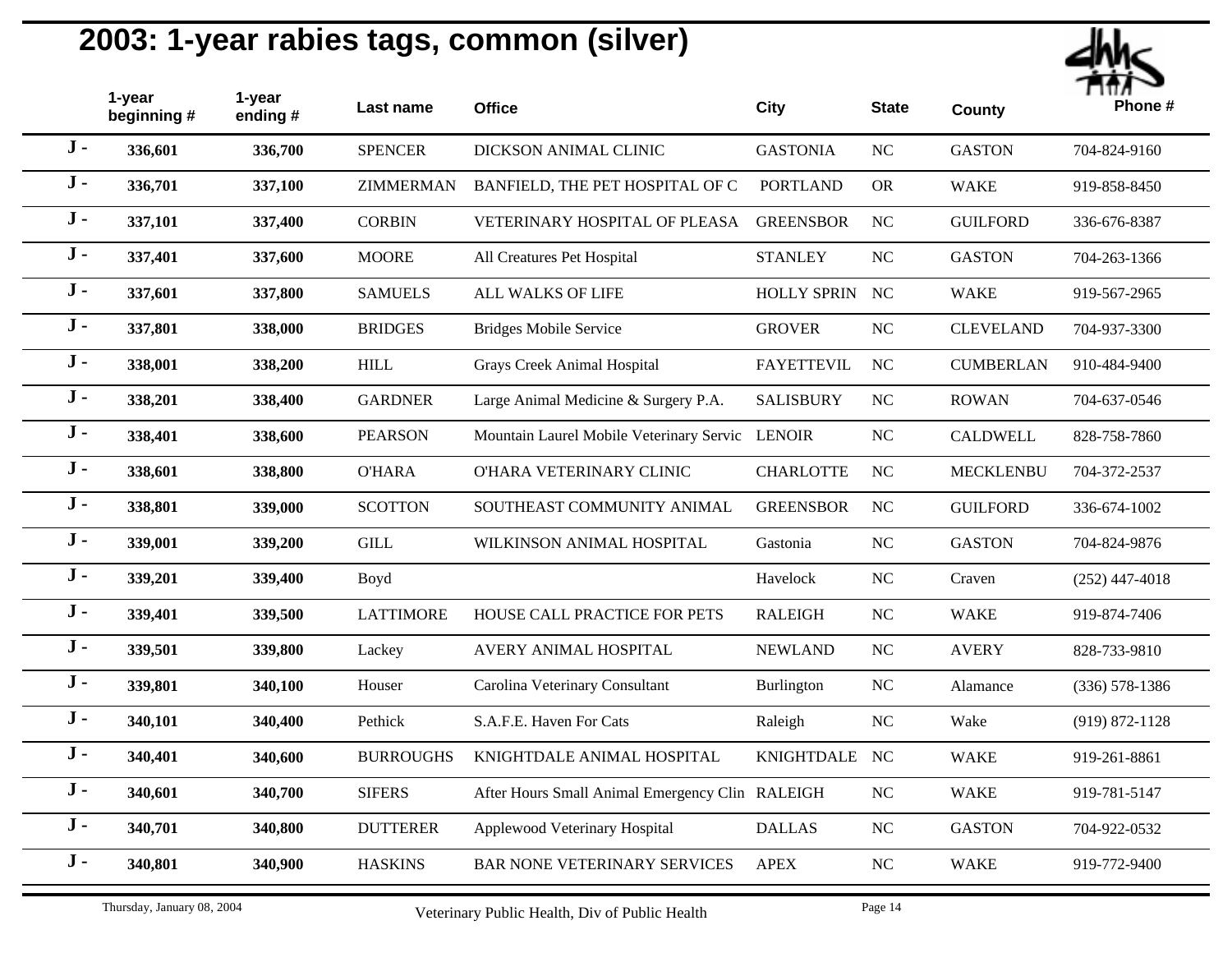

|       | 1-year<br>beginning# | 1-year<br>ending # | Last name         | <b>Office</b>                            | <b>City</b>       | <b>State</b> | <b>County</b>    | Phone #            |
|-------|----------------------|--------------------|-------------------|------------------------------------------|-------------------|--------------|------------------|--------------------|
| $J -$ | 340,901              | 341,000            | <b>UHLINGER</b>   | BRANDYWINE EQUINE CLINIC                 | <b>APEX</b>       | NC           | <b>CHATHAM</b>   | 919-362-1345       |
| $J -$ | 341,001              | 341,100            | <b>SCOTT</b>      | BRENTWOOD VETERINARY CENTER              | <b>WILSON</b>     | $_{\rm NC}$  | <b>WILSON</b>    | 252-243-6252       |
| $J -$ | 341,101              | 341,200            | <b>SUGGS</b>      | CAROLINA CAT CLINIC                      | <b>GASTONIA</b>   | NC           | <b>GASTON</b>    | 704-865-5554       |
| $J -$ | 341,201              | 341,300            | <b>BASS</b>       | CAROLINA VETERINARY SPECIALIS            | <b>CHARLOTTE</b>  | NC           | <b>MECKLENBU</b> | 704-504-9608       |
| $J -$ | 341,301              | 341,400            | <b>EAST</b>       |                                          | <b>GREENSBOR</b>  | NC           | Guilford         | 336-218-0853       |
| $J -$ | 341,401              | 341,500            | <b>BULLUCK</b>    | EASTERN EQUINE VETERINARY SER Farmville  |                   | NC           | <b>GREENE</b>    | $(252)$ 753-3162   |
| $J -$ | 341,501              | 341,600            | <b>O'MALLEY</b>   | <b>E&amp;B VETERINARY SERVICES</b>       | <b>WARRENTON</b>  | NC           | <b>WARREN</b>    | $(252)$ 257-0737   |
| $J -$ | 341,601              | 341,700            | <b>MORTON</b>     | ELIZABETHTOWN VETERINARY HO              | <b>CLARKTON</b>   | NC           | <b>BLADEN</b>    | 910-862-3000       |
| $J -$ | 341,701              | 341,800            | <b>HERON</b>      | FLAT RIVER VETERINARY HOSPITA            | Rougemont         | NC           | <b>DURHAM</b>    | $(919)$ 477-6210   |
| $J -$ | 341,801              | 341,900            | <b>BARNARD</b>    | FORSYTH VETERINARY EMERGENC              | WINSTON-SA        | NC           | <b>FORSYTH</b>   | 336-896-0530       |
| $J -$ | 341,901              | 342,000            | <b>Suggs</b>      | GASTON VETERINARY HOSPITAL               | <b>GASTONIA</b>   | NC           | <b>GASTON</b>    | $(704)$ 864-5739   |
| $J -$ | 342,001              | 342,100            | <b>HARRISON</b>   |                                          | <b>WAKE FORES</b> | NC           | <b>WAKE</b>      | 919-427-9247       |
| $J -$ | 342,101              | 342,200            | <b>HOLMES</b>     | HOLMES MOBILE VETERINARY SER             | VALLE CRUCI NC    |              | <b>WATAUGA</b>   | 828-266-3959       |
| $J -$ | 342,201              | 342,300            | <b>JORDAN</b>     |                                          | <b>SILER CITY</b> | NC           | <b>CHATHAM</b>   | 919-663-5996       |
| $J -$ | 342,301              | 342,400            | <b>KIRKMAN</b>    |                                          | <b>SILER CITY</b> | NC           | <b>CHATHAM</b>   | $(919) 742 - 5500$ |
| $J -$ | 342,401              | 342,500            | <b>PARKS</b>      | LARGE ANIMAL HEALTH SERVICES             | <b>ASHEBORO</b>   | $_{\rm NC}$  | <b>RANDOLPH</b>  | 336-629-8910       |
| $J -$ | 342,501              | 342,600            | <b>HAMRICK</b>    | <b>LEXINGTON LARGE ANIMAL</b>            | <b>LEXINGTON</b>  | $\rm NC$     | <b>DAVIDSON</b>  | 336-787-4901       |
| $J -$ | 342,601              | 342,700            | <b>LINEBERGER</b> | LINEBERGER VETERINARY HOSPIT             | <b>GASTONIA</b>   | NC           | <b>GASTON</b>    | 704-824-8451       |
| $J -$ | 342,701              | 342,800            | <b>CHILDRESS</b>  | Mobile Veterinary Care Of South Charlott | <b>CHARLOTTE</b>  | NC           | Mecklenburg      | 704-724-0629       |
| $J -$ | 342,801              | 342,900            | <b>BUSH</b>       | <b>MOBILE VETERINARY PRACTICE</b>        | <b>RALEIGH</b>    | NC           | <b>WAKE</b>      | 919-832-2000       |
| $J -$ | 342,901              | 343,000            | <b>DIMOND</b>     | ORIENTAL PET CLINIC                      | <b>ORIENTAL</b>   | $_{\rm NC}$  | <b>PAMLICO</b>   | 252-249-2741       |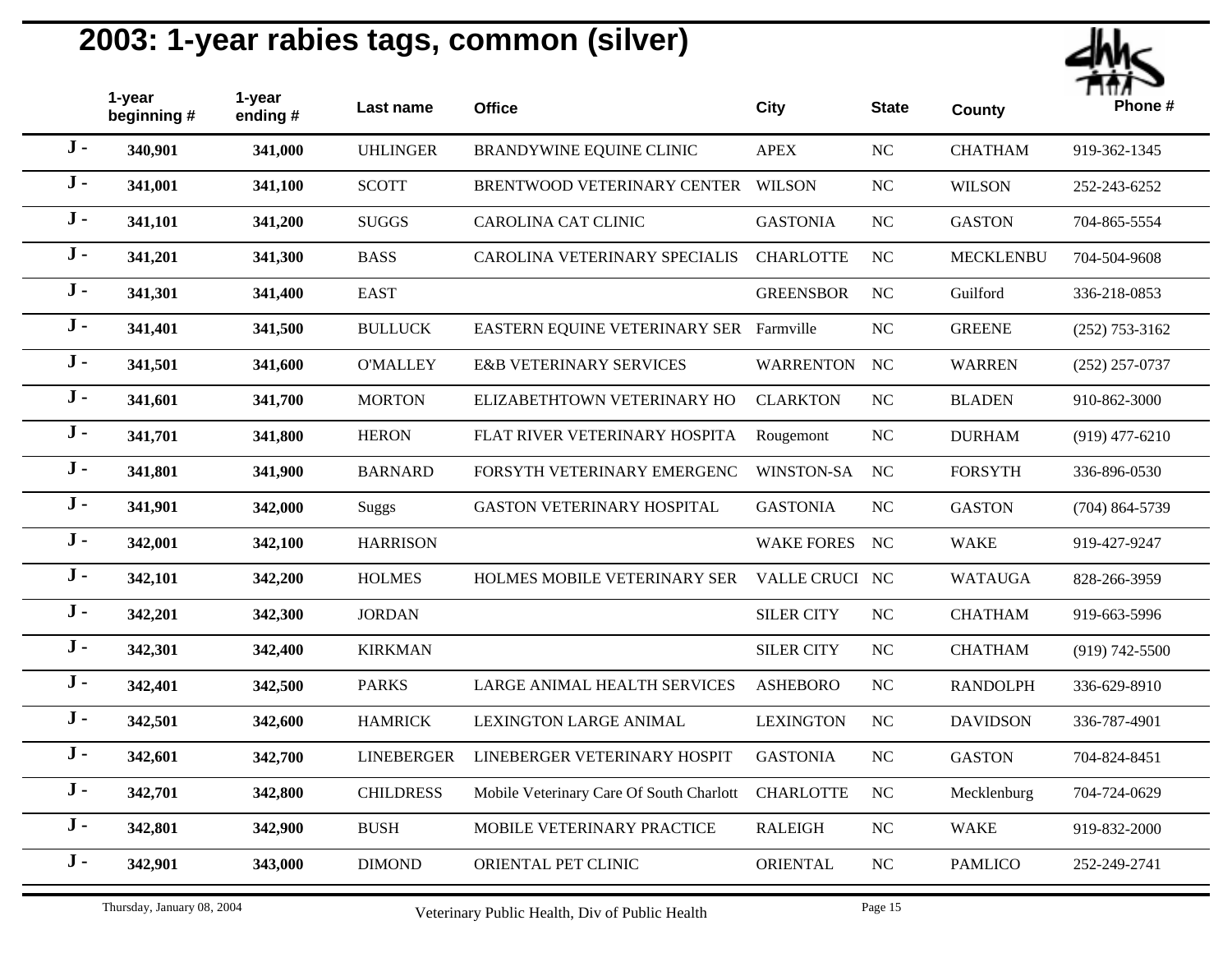

|       | 1-year<br>beginning # | 1-year<br>ending # | Last name        | <b>Office</b>                             | <b>City</b>        | <b>State</b>           | <b>County</b>    | <br>Phone #        |
|-------|-----------------------|--------------------|------------------|-------------------------------------------|--------------------|------------------------|------------------|--------------------|
| $J -$ | 343,001               | 343,100            | <b>PHILLIPS</b>  | PHILLIPS ANIMAL MEDICAL HOSPIT            | <b>GASTONIA</b>    | $\rm NC$               | <b>GASTON</b>    | 704-867-3514       |
| $J -$ | 343,101               | 343,200            | <b>ROGERS</b>    | ROGERS VETERINARY HOSPITAL                | <b>SILER CITY</b>  | NC                     | <b>CHATHAM</b>   | 919-742-3646       |
| $J -$ | 343,201               | 343,300            | <b>SCHWARTZ</b>  |                                           | <b>DURHAM</b>      | $\rm NC$               | <b>DURHAM</b>    | $(919) 630 - 4462$ |
| $J -$ | 343,301               | 343,400            | <b>SHANKS</b>    | Shanks Mobile Veterinary Clinic           | <b>HICKORY</b>     | NC                     | <b>CATAWBA</b>   | 828-381-1341       |
| $J -$ | 343,401               | 343,500            | Daniel           | SOUTHERN PINES EQUINE ASSOCIA             | SOUTHERN PI NC     |                        | <b>MOORE</b>     | $(910)$ 692-8640   |
| $J -$ | 343,501               | 343,600            |                  | BLACKWELDE STATESVILLE BOVINE & EQUINE CL | <b>STATESVILLE</b> | NC                     | <b>IREDELL</b>   | 704-872-1743       |
| $J -$ | 343,601               | 343,700            | <b>TEETER</b>    | VETERINARY HOME CARE, INC                 | <b>GASTONIA</b>    | <b>NC</b>              | <b>GASTON</b>    | 704-854-6487       |
| $J -$ | 343,701               | 343,800            | <b>CONCANNON</b> | Veterinary Specialty Hospital Of The Caro | <b>CARY</b>        | <b>NC</b>              | <b>WAKE</b>      | $(919)$ 233-4911   |
| $J -$ | 343,801               | 343,900            | <b>WRIGHT</b>    |                                           | <b>EDEN</b>        | NC                     | <b>ROCKINGHA</b> | 336-623-9260       |
| $J -$ | 343,901               | 344,000            | <b>WHITED</b>    |                                           | <b>MEBANE</b>      | NC                     | <b>CASWELL</b>   | 336-421-9044       |
| $J -$ | 344,001               | 344,100            | Moser            | <b>Animal Medical Center</b>              | Danville           | <b>VA</b>              | Virginia         | (434) 793-6477     |
| $J -$ | 344,101               | 344,200            | Edmunds          | Animal Medical Clinic Of South Boston     | South Boston       | <b>VA</b>              | Virginia         | $(434) 575 - 0034$ |
| $J -$ | 344,201               | 344,300            |                  | Davidson County Health Department         | Lexington          | NC                     | Davidson         | $(336)$ 242-2310   |
| $J -$ | 344,301               | 344,400            | Smith            | Greene County Health Department           | Snow Hill          | $\rm NC$               | Greene           | $(252)$ 747-8183   |
| $J -$ | 344,401               | 344,500            | Jenkins-Brazell  | Healing Springs Animal Hospital           | Galax              | $\mathbf{V}\mathbf{A}$ | Virginia         | $(276)$ 236-5103   |
| $J -$ | 344,501               | 344,600            | Dahl, Jr.        | Clarksville Vet Clinic                    | Clarksville        | NC                     |                  | $(434)$ 374-0166   |
| $J -$ | 344,601               | 344,700            | Gochnauer        | Large Animal Veterinary Service           | Cornelius          | $\rm NC$               | Mecklenburg      | $(704)$ 895-8820   |
| $J -$ | 344,701               | 344,800            | Federhart        | Whispering Waters Animal Clinic           | Boone              | $\rm NC$               | Watauga          | $(828)$ 264-8077   |
| $J -$ | 344,801               | 346,200            |                  | Macon County Health Dept Env Health       | <b>FRANKLIN</b>    | NC                     | <b>MACON</b>     | 828-349-2490       |
| $J -$ | 346,201               | 347,100            |                  | DURHAM COUNTY ANIMAL CONTR                | <b>DURHAM</b>      | $\rm NC$               | <b>DURHAM</b>    | 919-560-0630       |
| $J -$ | 347,101               | 347,800            | Pressley         | MADISON COUNTY ANIMAL SHELTE              | MARSHALL           | NC                     | <b>MADISON</b>   | (828) 649-3190     |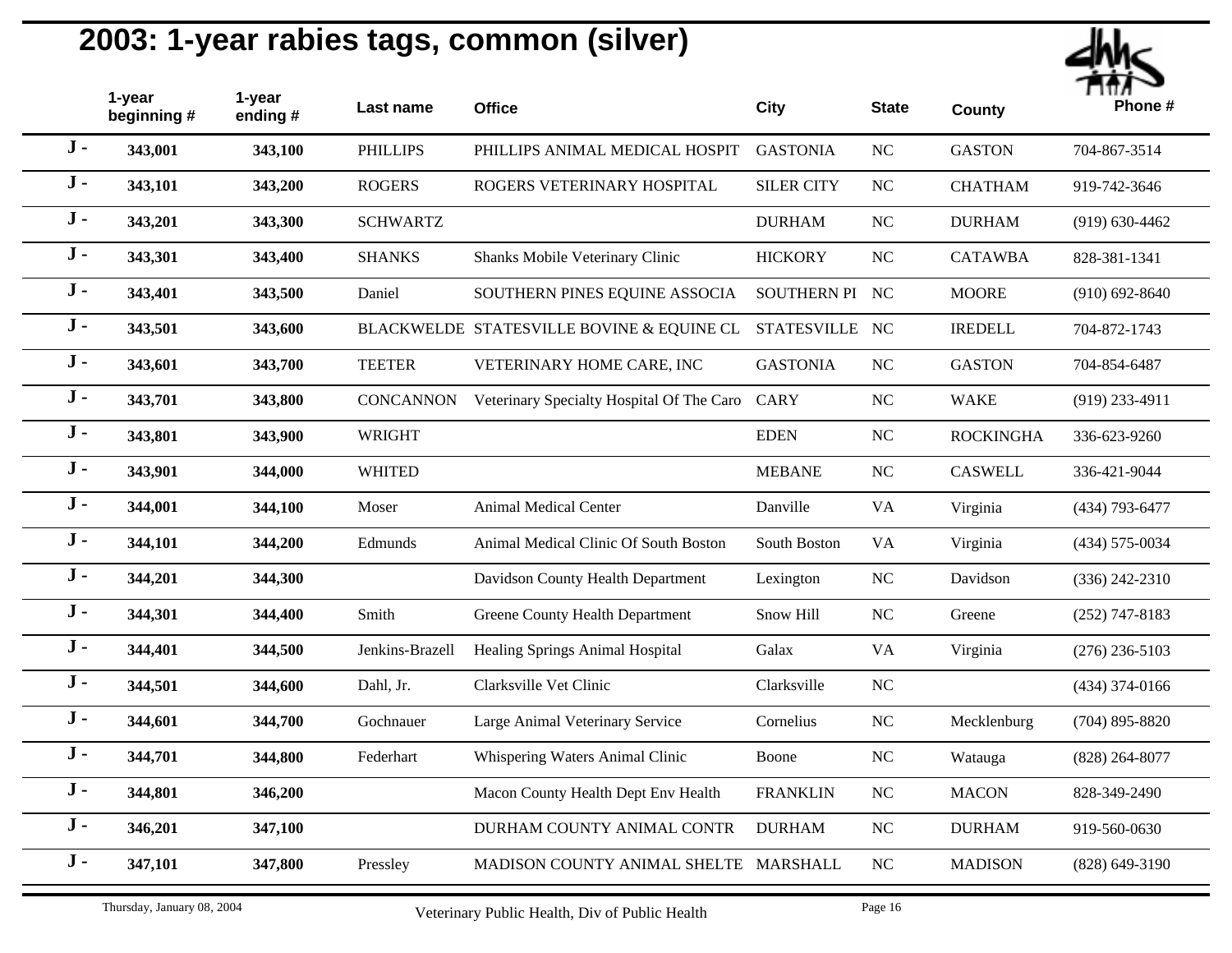

|       | 1-year<br>beginning # | 1-year<br>ending# | Last name       | <b>Office</b>                          | <b>City</b>      | <b>State</b> | <b>County</b>    | .<br>Phone #       |
|-------|-----------------------|-------------------|-----------------|----------------------------------------|------------------|--------------|------------------|--------------------|
| $J -$ | 347,801               | 348,200           | <b>CUTRELL</b>  | <b>Tyrrell County Animal Control</b>   | <b>COLUMBIA</b>  | NC           | <b>TYRRELL</b>   | 252-796-1667       |
| $J -$ | 348,201               | 348,500           |                 | JONES COUNTY HEALTH DEPARTM            | Trenton          | $\rm NC$     | <b>JONES</b>     | 252-448-9111       |
| $J -$ | 348,501               | 348,800           | Houser          | Animal Center Of Moore County          | Carthage         | $\rm NC$     | Moore            | $(910)$ 947-2858   |
| $J -$ | 348,801               | 348,900           | <b>ACKERMAN</b> | ANDREWS VETERINARY HOSPITAL            | <b>ANDREWS</b>   | $\rm NC$     | <b>CHEROKEE</b>  | 828-321-3316       |
| $J -$ | 348,901               | 349,000           | <b>KARLI</b>    | FOOT & FEED MOBILE VETERINARY          | Raleigh          | $\rm NC$     | <b>WAKE</b>      | 919-413-2956       |
| $J -$ | 349,001               | 349,100           | Winn            | Humane Society Of Charlotte            | <b>CHARLOTTE</b> | $\rm NC$     | <b>MECKLENBU</b> | 704-377-0534       |
| $J -$ | 349,101               | 349,200           | <b>PLUMMER</b>  |                                        | <b>GOLDSBORO</b> | $\rm NC$     | <b>WAYNE</b>     | $(919) 734 - 5310$ |
| $J -$ | 349,201               | 349,300           | Reber           | Kill Devil Hills Animal Control        | Kill Devil Hills | <b>NC</b>    | Dare             | $(252)$ 480-4047   |
| $J -$ | 349,301               | 349,400           |                 | Franklin County Health Department      | Louisburg        | NC           | Franklin         | $(919)$ 496-8110   |
| $J -$ | 349,401               | 349,500           | Johnson         | Avian & Exotic Animal Care             | Raleigh          | $\rm NC$     | Wake             | $(919) 844 - 9166$ |
| $J -$ | 349,501               | 350,000           | Vaughan         | China Grove Animal Hospital            | China Grove      | NC           | Rowan            | $(704)$ 857-1017   |
| $J -$ | 350,001               | 350,900           | Rutowski        | Animal Care Hospital Of Matthews       | Matthews         | NC           | Mecklenburg      | $(704)$ 847-3647   |
| $J -$ | 350,901               | 354,100           | Guzman          | X-Way Road Animal Hospital             | Laurinburg       | $\rm NC$     | Scotland         | $(910)$ 276-5300   |
| $J -$ | 354,201               | 354,300           | Epstein         | Veterinary Health Care Associates      | Gastonia         | $\rm NC$     | Gaston           | $(704)$ 824-2674   |
| $J -$ | 354,301               | 354,900           | Covington       | Oak Park - Creedmoor Road Veterinary H | Raleigh          | $\rm NC$     | Wake             | $(919) 781 - 0696$ |
| $J -$ | 354,901               | 357,400           | <b>Brestle</b>  | <b>Animal Compassion Network</b>       | Skyland          | $\rm NC$     | Buncombe         | $(828)$ 258-4820   |
| $J -$ | 357,401               | 358,900           | Deese           | <b>Bairds Animal Hospital</b>          | Lumberton        | NC           | Robeson          | $(910)$ 739-4998   |
| $J -$ | 358,901               | 359,100           | Miller          | Miller Animal Hospital                 | Matthews         | $\rm NC$     | Mecklenburg      | $(704)$ 847-0224   |
| $J -$ | 359,101               | 359,600           | Levine          | <b>Ironton Animal Hospital</b>         | Iron Station     | NC           | Lincoln          | $(704) 732 - 4424$ |
| $J -$ | 359,601               | 360,300           | Langford        | Humane Society Of Concord              | Concord          | $\rm NC$     | Cabarrus         | $(704)$ 892-7554   |
| $J -$ | 360,301               | 360,800           | Robertson       | Roxboro Road Veterinary Hospital       | Durham           | NC           | Durham           | $(919)$ 477-9711   |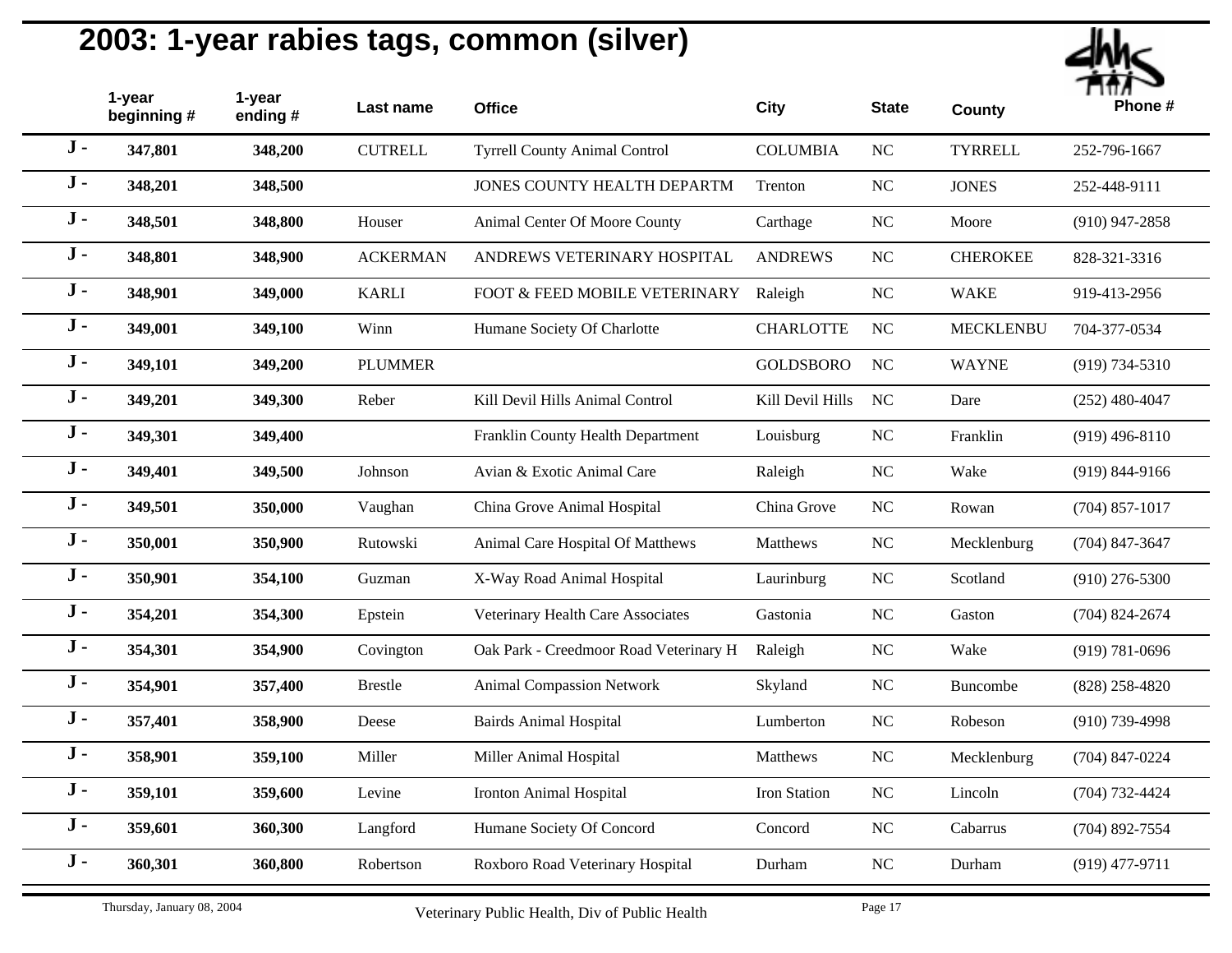

|       | 1-year<br>beginning # | 1-year<br>ending# | Last name     | <b>Office</b>                                        | <b>City</b>       | <b>State</b> | <b>County</b> | Phone #            |
|-------|-----------------------|-------------------|---------------|------------------------------------------------------|-------------------|--------------|---------------|--------------------|
| $J -$ | 360,801               | 361,400           | Mcguire       | Archdale Animal Hospital                             | Charlotte         | <b>NC</b>    | Mecklenburg   | $(704)$ 552-2333   |
| $J -$ | 361,401               | 361,600           | Graves        | Veterinary Housecalls/Mobile Care                    | Charlotte         | NC           | Mecklenburg   | $(704)$ 846-2648   |
| $J -$ | 361,601               | 361,700           | Amat          | Poplar Animal Hospital                               | Concord           | NC           | Cabarrus      | $(704)$ 795-7200   |
| $J -$ | 361,701               | 362,000           | Heinz         | Cabarrus Pet Society Inc.                            | Concord           | <b>NC</b>    | Cabarrus      | $(704) 786 - 7729$ |
| $J -$ | 362,001               | 363,000           | Todd          | Charlotte Veterinary Clinic                          | Charlotte         | <b>NC</b>    | Mecklenburg   | $(704)$ 537-2272   |
| $J -$ | 363,001               | 363,600           | Covington     | Mitchell Mill Animal Hospital                        | Raleigh           | <b>NC</b>    | Wake          | $(919)$ 266-8177   |
| $J -$ | 363,601               | 363,700           | Hall          | Mitchell Village Animal Hospital                     | Morehead City     | NC           | Carteret      | $(252)$ 726-4033   |
| $J -$ | 363,701               | 364,000           | Smith         | Second Chance Pet Adoptions                          | Cary              | <b>NC</b>    | Wake          | $(919)$ 460-0610   |
| $J -$ | 364,001               | 364,500           | Ansede        | Ansede Animal Hospital                               | Raleigh           | <b>NC</b>    | Wake          | $(919)$ 661-1515   |
| $J -$ | 364,501               | 367,500           | Ball          | Banfield, The Pet Hospital #594                      | Portland          | <b>OR</b>    | Wake          | $(919) 790 - 8337$ |
| $J -$ | 367,501               | 368,000           | Jennings      | Carrolls Food                                        | Warsaw            | NC           | Duplin        | $(910)$ 293-3434   |
| $J -$ | 368,001               | 368,100           | Marshall      | Paws & Claws Mobile Veterinary Hospital Huntersville |                   | <b>NC</b>    | Mecklenburg   | $(704)$ 779-4200   |
| $J -$ | 368,101               | 368,200           | Yates         | Westchester Veterinary Hospital                      | <b>High Point</b> | NC           | Guilford      | $(336) 885 - 0067$ |
| $J -$ | 368,201               | 372,200           | Bartfield     | Spay-Neuter Assistance Program                       | New Hill          | <b>NC</b>    | Wake          | $(919) 783 - 7627$ |
| $J -$ | 372,201               | 374,200           | <b>Bianco</b> | Quail Roost Veterinary Hospital                      | Rougemont         | <b>NC</b>    | Durham        | $(919)$ 471-4103   |
| $J -$ | 374,201               | 375,200           | Stih          | Animal Hospital                                      | Whiteville        | NC           | Columbus      | $(910) 642 - 3221$ |
| $J -$ | 375,201               | 375,500           | Castro        | Banfield Pet Hospital #598                           | Portland          | <b>OR</b>    | Durham        | $(919) 620 - 8142$ |
| $J -$ | 375,501               | 376,000           | Queck         | The Carolinas Animal Hospital & Dental               | Charlotte         | NC           | Mecklenburg   | $(704)$ 588-9788   |
| $J -$ | 376,001               | 376,100           | Kaylor        | Arcadia Veterinary Hospital                          | Winston Salem     | <b>NC</b>    | Forsyth       | $(336)$ 775-5700   |
| $J -$ | 376,101               | 376,200           | Bellinger     | University Of North Carollina Veterinary             | Chapel Hill       | NC           | Durham        | $(919)$ 966-2906   |
| $J -$ | 376,201               | 376,300           | Smith         | Mt. Herman Animal Clinic                             | Danville          | <b>VA</b>    |               | $(434) 836 - 2499$ |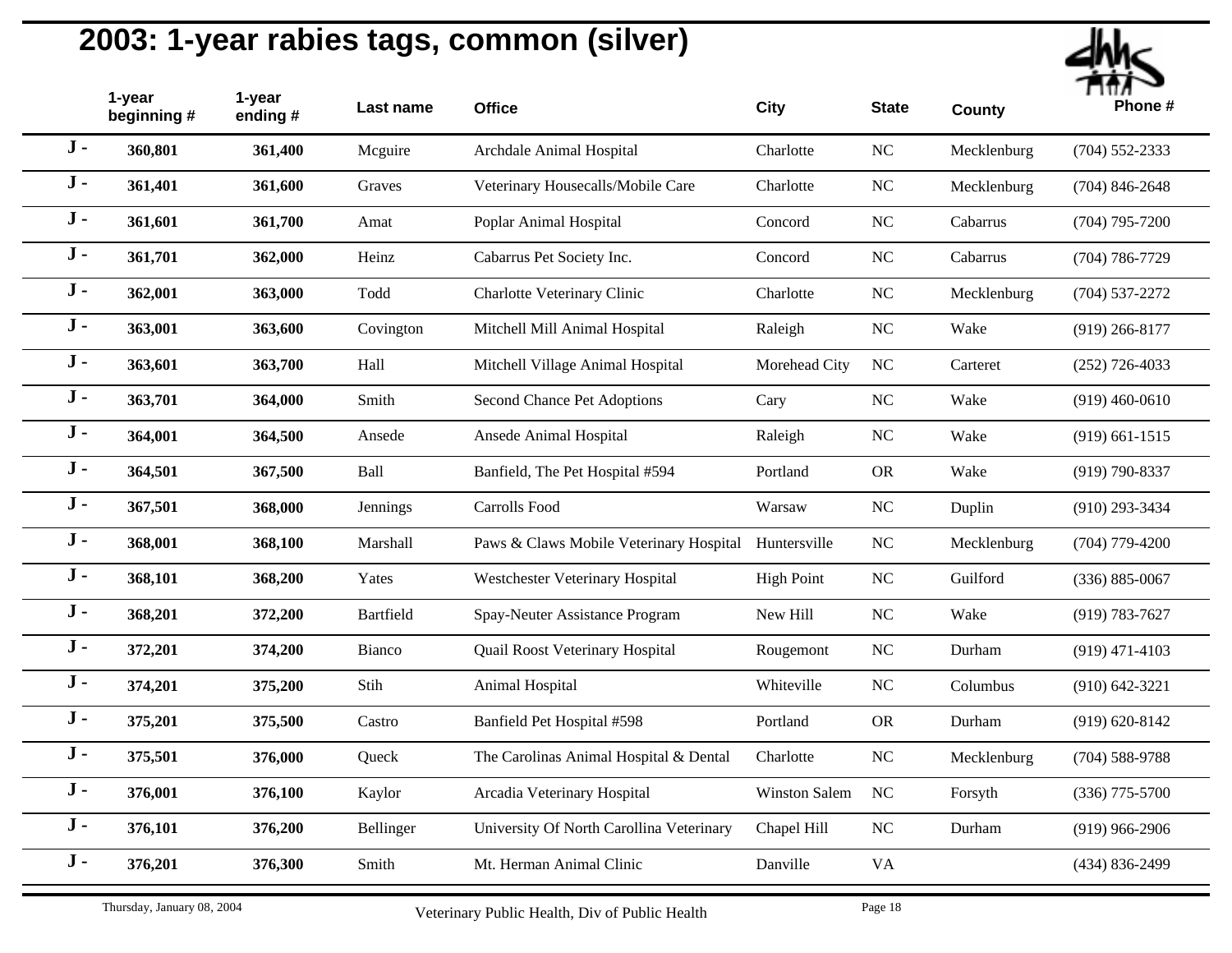

|       | 1-year<br>beginning# | 1-year<br>ending# | Last name     | <b>Office</b>                                      | City                 | <b>State</b> | <b>County</b> | <br>Phone #        |
|-------|----------------------|-------------------|---------------|----------------------------------------------------|----------------------|--------------|---------------|--------------------|
| $J -$ | 376,301              | 377,100           | Sands         | <b>Broad Street Veterinary Hospital</b>            | Fuquay Varina        | NC           | Wake          | $(919) 557 - 3206$ |
| $J -$ | 377,101              | 377,200           | Hite          | Nature Veterinary Center                           | South Hill           | <b>VA</b>    |               | $(434)$ 447-3553   |
| $J -$ | 377,201              | 378,200           | Pressley      | Fox Run Veterinary Service                         | Asheville            | $\rm NC$     | Buncombe      | $(828)$ 645-2908   |
| $J -$ | 378,201              | 378,300           | Miller        | Davie Veterinary Clinic                            | Mocksville           | NC           | Davie         | $(336)$ 751-5931   |
| $J -$ | 378,301              | 381,300           | Enger         | S.P.C.A. Of Wake County                            | Garner               | NC           | Wake          | $(919)$ 772-3203   |
| $J -$ | 381,301              | 382,000           | Thomas        | Durham County Animal Shelter                       | Durham               | NC           | Durham        | $(919) 560 - 0640$ |
| $J -$ | 382,001              | 382,500           |               | Bradshaw - A.C. Alexander County Health Department | Taylorsville         | NC           | Alexander     | $(282)$ 632-9704   |
| $J -$ | 382,501              | 382,800           | Smith         | Four Paws Animal Clinic                            | Chapel Hill          | <b>NC</b>    | Durham        | $(919)$ 942-1788   |
| $J -$ | 382,801              | 382,900           |               | <b>Stokes County Animal Control</b>                | Germanton            | <b>NC</b>    | <b>Stokes</b> | $(336)$ 994-2788   |
| $J -$ | 382,901              | 383,100           | Gemeinhardt   | Latitude 36 Veterinary Service                     | Germanton            | NC           | <b>Stokes</b> | $(336) 593 - 5422$ |
| $J -$ | 383,101              | 383,600           | Stephens      | Forsyth Humane Society                             | <b>Winston Salem</b> | <b>NC</b>    | Forsyth       | $(336)$ 721-1303   |
| $J -$ | 383,601              | 383,800           | <b>Betton</b> | Mobile Veterinary Care                             | Pittsboro            | NC           | Chatham       | $(919)$ 933-8680   |
| $J -$ | 383,801              | 384,400           | Rodeffer      | Mebane Pet Clinic                                  | Mebane               | NC           | Alamance      | $(919)$ 304-5200   |
| $J -$ | 384,401              | 384,600           | Russell       | Western Wake Veterinary Service                    | Apex                 | NC           | Wake          | $(919)$ 362-1344   |
| $J -$ | 384,601              | 384,700           | Mc Kee        | Pet Calls Mobile Vet Clinic                        | Apex                 | NC           | Wake          | $(919)$ 303-1185   |
| $J -$ | 384,701              | 384,800           |               | N.C.S.U. C.V.M. Laboratory Animal Reso             | Raleigh              | NC           | Wake          | $(919) 513 - 6340$ |
| $J -$ | 384,801              | 384,900           |               | Simmons, Anima Wilkes County Animal Control        | Wilkesboro           | NC           | Wilkes        | $(336)$ 903-7688   |
| $J -$ | 384,901              | 385,000           | Mckee         | Banfield The Pet Hospital Of Brier Creek           | Portland             | <b>OR</b>    | Wake          | $(919) 806 - 2960$ |
| $J -$ | 385,001              | 387,500           | Ball          | <b>Guilford County Animal Control</b>              | Greensboro           | NC           | Guilford      | $(336) 641 - 4723$ |
| $J -$ | 387,501              | 388,700           | $DICK$        | MAGNOLIA ANIMAL HOSPITAL                           | <b>DELAND</b>        | ${\rm FL}$   | <b>WAKE</b>   | $(919) 873 - 9190$ |
| $J -$ | 388,701              | 390,700           | Nichols       | <b>Cumberland County Health Department</b>         | Fayetteville         | <b>NC</b>    | Cumberland    | $(910)$ 433-3673   |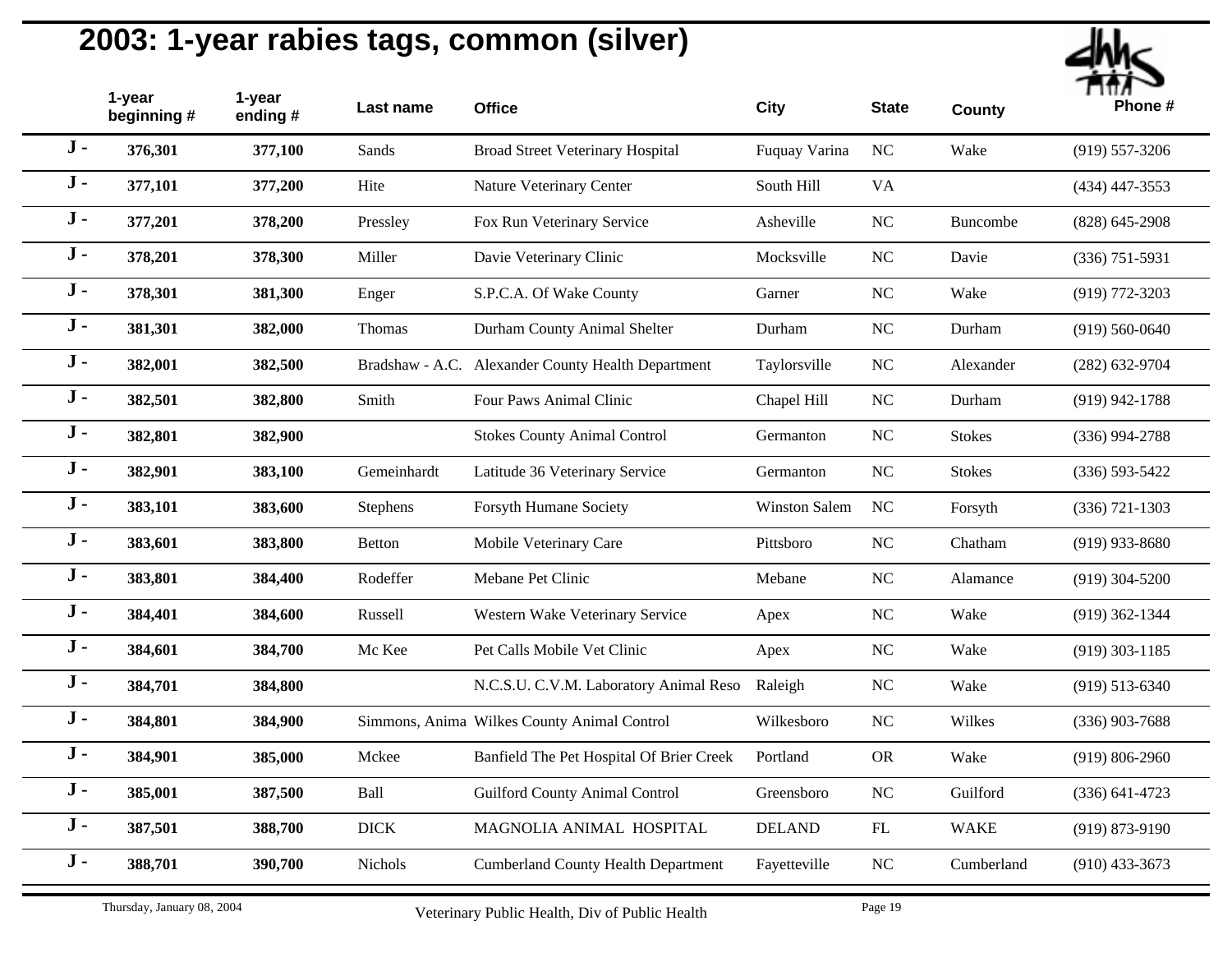

|       | 1-year<br>beginning # | 1-year<br>ending# | Last name      | <b>Office</b>                            | City               | <b>State</b> | <b>County</b>   | Phone #            |
|-------|-----------------------|-------------------|----------------|------------------------------------------|--------------------|--------------|-----------------|--------------------|
| $J -$ | 390,701               | 391,200           | Houser         | Animal Center Of Moore County            | Carthage           | NC           | Moore           | $(910)$ 947-2858   |
| $J -$ | 391,201               | 392,200           | Shelton        | Shelton Veterinary Clinic                | Williamston        | <b>NC</b>    | Martin          | $(252)$ 792-2808   |
| $J -$ | 392,201               | 392,700           | Ansede         | Ansede Animal Hospital                   | Raleigh            | NC           | Wake            | $(919)$ 661-1515   |
| $J -$ | 392,701               | 392,800           | <b>Branch</b>  |                                          | Clayton            | NC           | Johnston        | $(919) 550 - 0217$ |
| $J -$ | 392,801               | 393,300           | Pressley       | MADISON COUNTY ANIMAL SHELTE MARSHALL    |                    | NC           | <b>MADISON</b>  | $(828) 649 - 3190$ |
| $J -$ | 393,301               | 394,300           | <b>MEADOWS</b> | MATTHEWS ANIMAL CLINIC                   | <b>MATTHEWS</b>    | $\rm NC$     | Mecklenburg     | $(704)$ 847-9856   |
| $J -$ | 394,301               | 395,300           | <b>ZEBLEY</b>  | ASHEVILLE HUMANE SOCIETY                 | <b>ASHEVILLE</b>   | NC           | <b>BUNCOMBE</b> | $(828)$ 253-6807   |
| $J -$ | 395,301               | 395,500           | Amat           | Poplar Animal Hospital                   | Concord            | <b>NC</b>    | Cabarrus        | $(704)$ 795-7200   |
| $J -$ | 395,501               | 395,600           | Mercer         | SOUTHPARK ANIMAL HOSPITAL                | <b>CHARLOTTE</b>   | <b>NC</b>    | Mecklenburg     | $(704)$ 523-3457   |
| $J -$ | 395,601               | 395,900           | <b>POWELL</b>  | WELLINGTON ANIMAL HOSPITAL               | <b>CARY</b>        | $\rm NC$     | <b>WAKE</b>     | 919-851-7475       |
| $J -$ | 395,901               | 396,300           | Diehl          | TIMBERLYNE ANIMAL CLINIC                 | <b>CHAPEL HILL</b> | <b>NC</b>    | <b>ORANGE</b>   | 919-968-3047       |
| $J -$ | 396,301               | 396,400           | Tillotson      | Tillotson Equine                         | Leasburg           | <b>NC</b>    | Caswell         | $(336) 502 - 1131$ |
| $J -$ | 396,401               | 396,700           | Castro         | Banfield Pet Hospital #598               | Portland           | <b>OR</b>    | Durham          | $(919) 620 - 8142$ |
| $J -$ | 396,701               | 396,900           | Eure           | Moyock Animal Hospital                   | Moyock             | $\rm NC$     | Currituck       | $(252)$ 435-2250   |
| $J -$ | 396,901               | 397,100           | Mckee          | Banfield The Pet Hospital Of Brier Creek | Portland           | <b>OR</b>    | Wake            | $(919) 806 - 2960$ |
| $J -$ | 397,101               | 397,200           | <b>SHANKS</b>  | Shanks Mobile Veterinary Clinic          | <b>HICKORY</b>     | NC           | <b>CATAWBA</b>  | 828-381-1341       |
| $J -$ | 397,201               | 397,700           | <b>Brestle</b> | Humane Alliance Spay/Neuter Clinic       | Asheville          | <b>NC</b>    | Buncombe        | $(828)$ 252-2079   |
| $J -$ | 397,701               | 398,700           |                | Davidson County Health Department        | Lexington          | NC           | Davidson        | $(336)$ 242-2310   |
| $J -$ | 398,701               | 398,800           | Devore         | <b>Triad Veterinary Services</b>         | <b>High Point</b>  | $\rm NC$     | Randolph        | $(336)$ 431-0038   |
| $J -$ | 398,801               | 399,200           | Lackey         | AVERY ANIMAL HOSPITAL                    | <b>NEWLAND</b>     | NC           | <b>AVERY</b>    | 828-733-9810       |
| $J -$ | 399,201               | 399,700           | <b>JOHNSON</b> | ANIMAL HOSPITAL OF BEULAVILLE            | <b>BEULAVILLE</b>  | <b>NC</b>    | <b>DUPLIN</b>   | 910-298-8188       |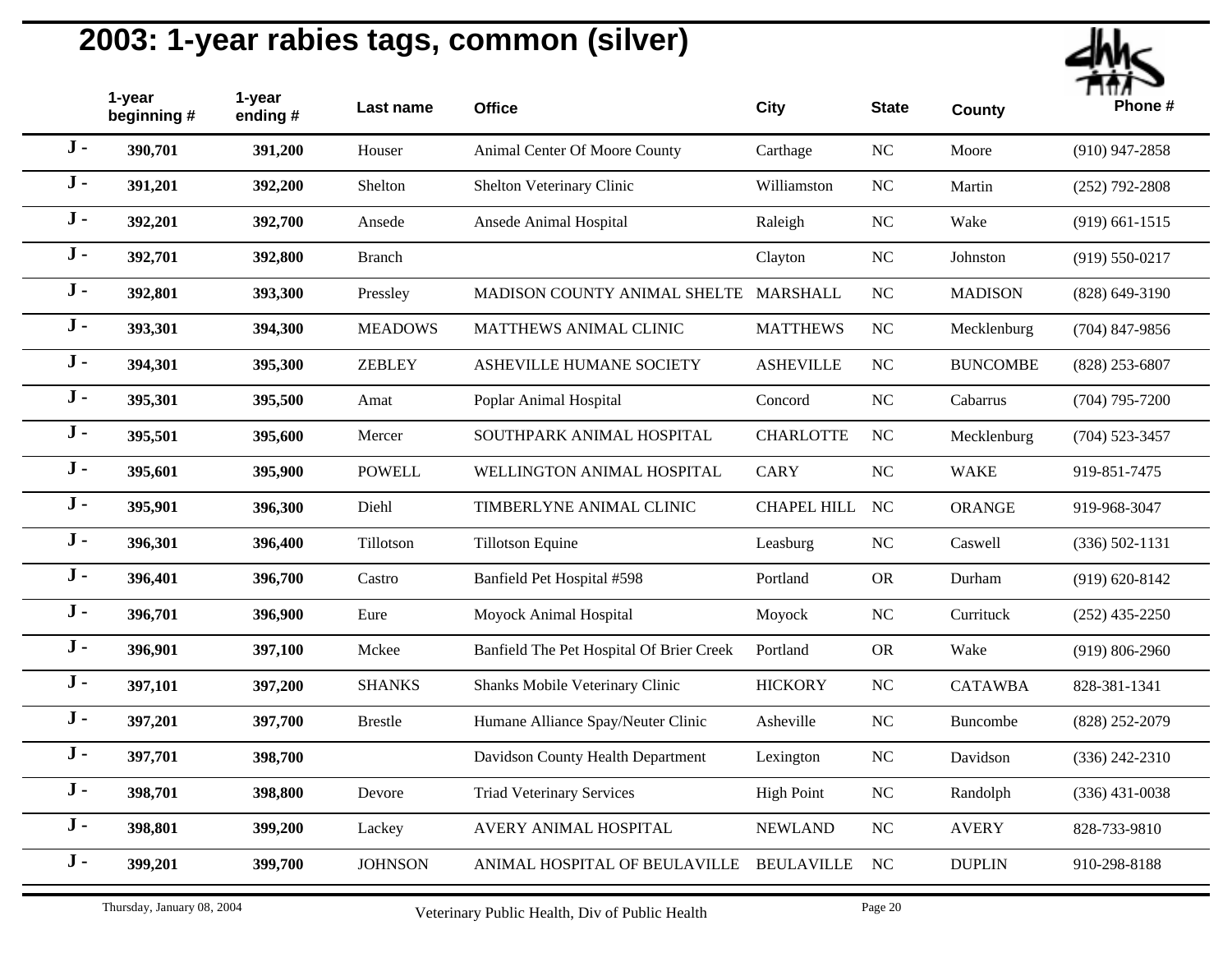

|       | 1-year<br>beginning # | 1-year<br>ending# | Last name        | <b>Office</b>                           | <b>City</b>           | <b>State</b>     | <b>County</b>    | <br>Phone #        |
|-------|-----------------------|-------------------|------------------|-----------------------------------------|-----------------------|------------------|------------------|--------------------|
| $J -$ | 399,701               | 399,800           | <b>Branton</b>   | Town Of Matthews Animal Control         | Matthews              | <b>NC</b>        | Mecklenburg      | $(704)$ 847-3644   |
| $J -$ | 399,801               | 400,000           | Gemeinhardt      | Latitude 36 Veterinary Service          | Germanton             | <b>NC</b>        | <b>Stokes</b>    | $(336) 593 - 5422$ |
| $J -$ | 400,001               | 400,100           | Marshall         | Paws & Claws Mobile Veterinary Hospital | Huntersville          | NC               | Mecklenburg      | $(704)$ 779-4200   |
| $J -$ | 400,101               | 400,200           | <b>Byrd</b>      | <b>Byrd Mobile Equine</b>               | <b>Southern Pines</b> | <b>NC</b>        | Moore            | $(910)$ 603-1031   |
| $J -$ | 400,201               | 400,800           | <b>ZIMMERMAN</b> | BANFIELD, THE PET HOSPITAL OF C         | <b>PORTLAND</b>       | <b>OR</b>        | <b>WAKE</b>      | 919-858-8450       |
| $J -$ | 400,801               | 401,200           | <b>MILLIREN</b>  | THOMASVILLE VETERINARY HOSPI            | <b>THOMASVILL</b>     | <b>NC</b>        | <b>DAVIDSON</b>  | 336-475-9119       |
| $J -$ | 401,201               | 401,700           | Mc Millian       | Banfield The Pet Hospital #411          | Portland              | <b>OR</b>        | Forsyth          | $(336)$ 765-8339   |
| $J -$ | 401,701               | 401,800           | <b>HERON</b>     | FLAT RIVER VETERINARY HOSPITA           | Rougemont             | NC               | <b>DURHAM</b>    | $(919)$ 477-6210   |
| $J -$ | 401,801               | 402,000           | <b>BUCKLEY</b>   | PINEVILLE ANIMAL HOSPITAL               | <b>PINEVILLE</b>      | NC               | <b>MECKLENBU</b> | 704-552-2005       |
| $J -$ | 402,001               | 403,000           | Schaaf           | NORTH MECKLENBURG ANIMAL HO             | <b>CORNELIUS</b>      | <b>NC</b>        | <b>MECKLENBU</b> | 704-892-0207       |
| $J -$ | 403,001               | 403,200           | <b>MANGUM</b>    | <b>LOCUST ANIMAL CLINIC</b>             | <b>LOCUST</b>         | NC               | <b>STANLY</b>    | 704-888-6590       |
| $J -$ | 403,201               | 403,700           | Sheegog          | All Pets Animal Hospital                | <b>Sneads Ferry</b>   | <b>NC</b>        | Onslow           | $(910)$ 327-1100   |
| $J -$ | 403,701               | 404,200           |                  | EDGECOMBE COUNTY HEALTH DEP             | <b>TARBORO</b>        | <b>NC</b>        | <b>EDGECOMBE</b> | 252-641-7851       |
| $J -$ | 404,201               | 404,800           | Thomas           | Durham County Animal Shelter            | Durham                | <b>NC</b>        | Durham           | $(919) 560 - 0640$ |
| $J -$ | 404,801               | 405,800           |                  | Davidson County Health Department       | Lexington             | <b>NC</b>        | Davidson         | $(336)$ 242-2310   |
| $J -$ | 405,801               | 406,300           | Levine           | <b>Ironton Animal Hospital</b>          | Iron Station          | $_{\mathrm{NC}}$ | Lincoln          | $(704) 732 - 4424$ |
| $J -$ | 406,301               | 406,800           | <b>GLENN</b>     | <b>INDIAN TRAIL ANIMAL HOSPITAL</b>     | <b>INDIAN TRAI</b>    | <b>NC</b>        | <b>UNION</b>     | 704-821-7040       |
| $J -$ | 406,801               | 406,900           | Windram          | New Hope Animal Hospital                | Durham                | NC               | Durham           | $(919)$ 490-2000   |
| $J -$ | 406,901               | 407,400           | Barth            | Zebulon Animal Hospital                 | Zebulon               | <b>NC</b>        | Wake             | $(919)$ 269-4500   |
| $J -$ | 407,401               | 407,700           | Perry            | BANFIELD, THE PET HOSPITAL #597         | Garner                | $_{\rm NC}$      | <b>WAKE</b>      | 919-661-1926       |
| $J -$ | 407,701               | 407,800           | <b>LYERLY</b>    | WHISPERING PINES ANIMAL HOSPIT          | <b>CARTHAGE</b>       | NC               | <b>MOORE</b>     | 910-949-2111       |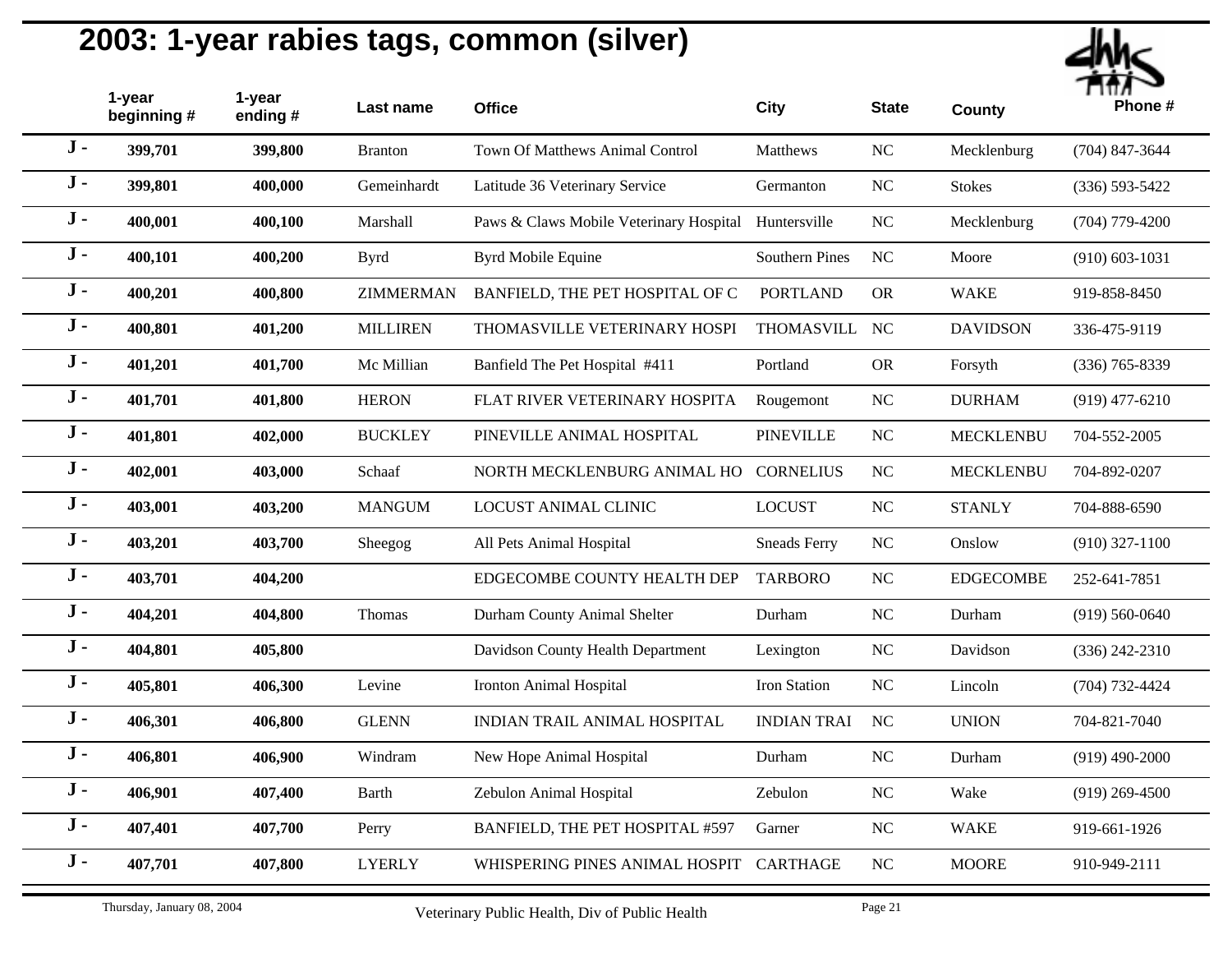

|       | 1-year<br>beginning # | 1-year<br>ending# | Last name        | <b>Office</b>                                   | <b>City</b>        | <b>State</b> | <b>County</b>    | Phone #            |
|-------|-----------------------|-------------------|------------------|-------------------------------------------------|--------------------|--------------|------------------|--------------------|
| $J -$ | 407,801               | 408,000           | Smith            | Greene County Health Department                 | Snow Hill          | <b>NC</b>    | Greene           | $(252)$ 747-8183   |
| $J -$ | 408,001               | 408,100           | Castro           | Banfield Pet Hospital #598                      | Portland           | <b>OR</b>    | Durham           | $(919) 620 - 8142$ |
| $J -$ | 408,101               | 408,400           | Mckee            | Banfield The Pet Hospital Of Brier Creek        | Portland           | <b>OR</b>    | Wake             | $(919) 806 - 2960$ |
| $J -$ | 408,401               | 409,400           | Wheeler          | Central Carolina Veterinary Hospital            | Burlington         | <b>NC</b>    | Alamance         | $(336)$ 229-0060   |
| $J -$ | 409,401               | 409,500           | <b>HAMRICK</b>   | <b>LEXINGTON LARGE ANIMAL</b>                   | <b>LEXINGTON</b>   | NC           | <b>DAVIDSON</b>  | 336-787-4901       |
| $J -$ | 409,501               | 409,700           | Diehl            | TIMBERLYNE ANIMAL CLINIC                        | <b>CHAPEL HILL</b> | <b>NC</b>    | <b>ORANGE</b>    | 919-968-3047       |
| $J -$ | 409,701               | 409,900           | Miller           | Miller Animal Hospital                          | Matthews           | $_{\rm NC}$  | Mecklenburg      | $(704)$ 847-0224   |
| $J -$ | 409,901               | 410,000           | Johnson          | Avian & Exotic Animal Care                      | Raleigh            | <b>NC</b>    | Wake             | $(919) 844 - 9166$ |
| $J -$ | 410,001               | 410,100           | <b>BRIDGES</b>   | <b>Bridges Mobile Service</b>                   | <b>GROVER</b>      | NC           | <b>CLEVELAND</b> | 704-937-3300       |
| $J -$ | 410,101               | 410,300           | <b>BURROUGHS</b> | KNIGHTDALE ANIMAL HOSPITAL                      | <b>KNIGHTDALE</b>  | NC           | <b>WAKE</b>      | 919-261-8861       |
| $J -$ | 410,301               | 410,900           | <b>TICE</b>      | <b>CAT CLINIC OF CARY</b>                       | <b>CARY</b>        | NC           | <b>WAKE</b>      | 919-469-9000       |
| $J -$ | 410,901               | 411,000           | Allison          |                                                 | Asheville          | <b>NC</b>    | Buncombe         | $(828)$ 777-7156   |
| $J -$ | 411,001               | 411,500           | Bowman           | Bowman Animal Hospital & Cat Clinic, In Raleigh |                    | NC           | Wake             | $(919) 847 - 6216$ |
| $J -$ | 411,501               | 412,500           | <b>ZEBLEY</b>    | ASHEVILLE HUMANE SOCIETY                        | <b>ASHEVILLE</b>   | <b>NC</b>    | <b>BUNCOMBE</b>  | $(828)$ 253-6807   |
| $J -$ | 412,501               | 413,000           | Ferris           | N C S U - C V M Mobile Surgery Hospita          | Raleigh            | NC           | Wake             | $(919) 606 - 2752$ |
| $J -$ | 413,001               | 414,000           | Ingram           | <b>Banfield Pet Hospital</b>                    | Pineville          | NC           | Mecklenburg      | $(704)$ 542-8339   |
| $J -$ | 414,001               | 414,300           | <b>ROUNTREE</b>  | <b>GOOSE CREEK ANIMAL HOSPITAL</b>              | <b>SUNBURY</b>     | NC           | <b>GATES</b>     | 252-465-4831       |
| $J -$ | 414,301               | 414,400           | Castro           | Banfield Pet Hospital #598                      | Portland           | <b>OR</b>    | Durham           | $(919) 620 - 8142$ |
| $J -$ | 414,401               | 414,500           | <b>CUTRELL</b>   | <b>Tyrrell County Animal Control</b>            | <b>COLUMBIA</b>    | NC           | <b>TYRRELL</b>   | 252-796-1667       |
| $J -$ | 414,501               | 415,000           | Stamey           | River City Animal Clinic                        | Elizabeth City     | NC           | Pasquotank       | $(252)$ 338-5040   |
| $J -$ | 415,001               | 415,200           | Mc Mahon         | <b>BURKE ANIMAL CLINIC</b>                      | MORGANTON NC       |              | <b>Burke</b>     | 828-437-0481       |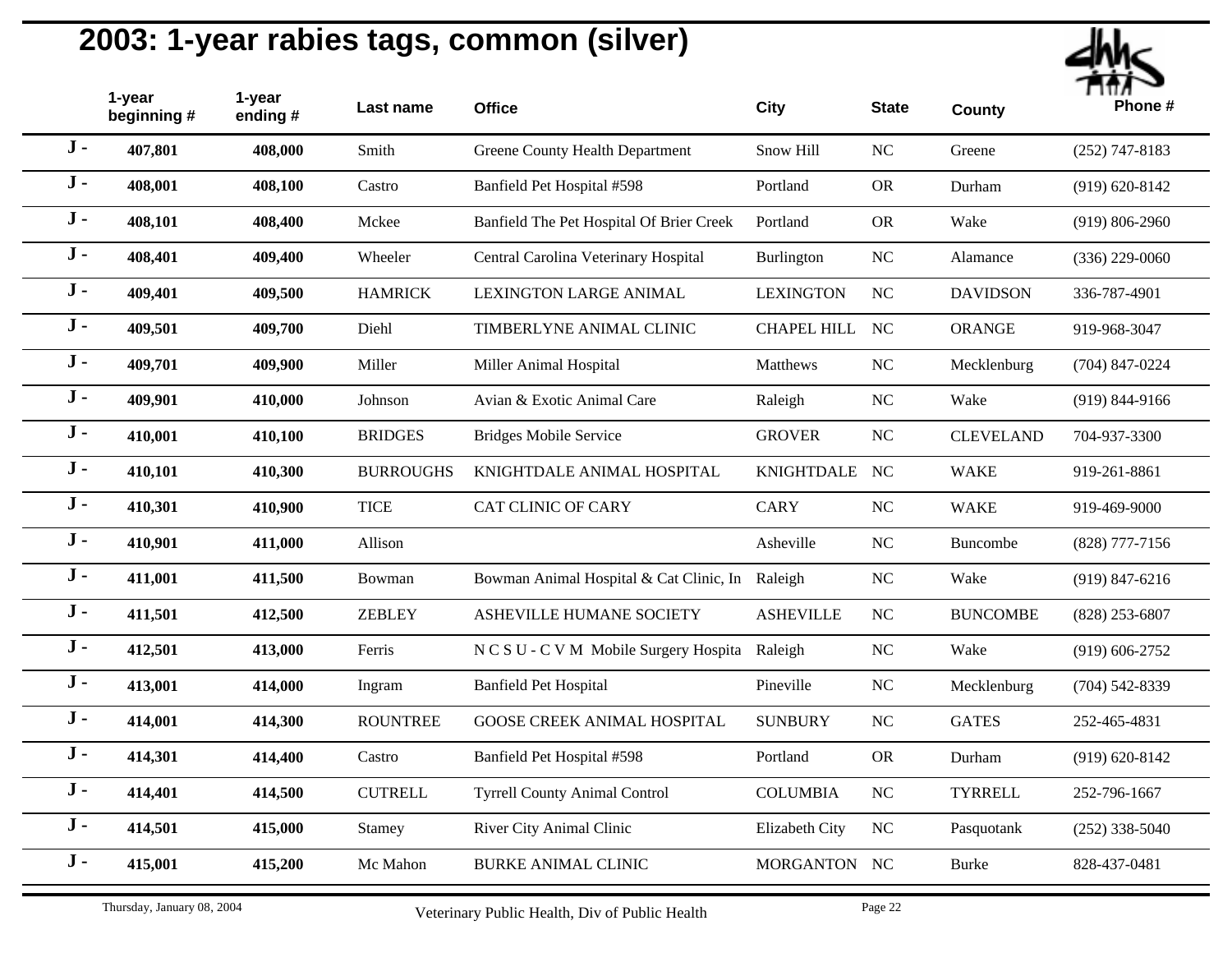

|       | 1-year<br>beginning# | 1-year<br>ending # | Last name      | <b>Office</b>                            | <b>City</b>         | <b>State</b>   | <b>County</b>    | <br>Phone #        |
|-------|----------------------|--------------------|----------------|------------------------------------------|---------------------|----------------|------------------|--------------------|
| $J -$ | 415,201              | 415,300            | Bobenhouse     | BANFIELD, THE PET HOSPITAL #406          | <b>PORTLAND</b>     | ${\rm OR}$     | <b>MECKLENBU</b> | 704-847-7001       |
| $J -$ | 415,301              | 415,400            | <b>ROGERS</b>  | ROGERS VETERINARY HOSPITAL               | <b>SILER CITY</b>   | $\rm NC$       | <b>CHATHAM</b>   | 919-742-3646       |
| $J -$ | 415,401              | 415,600            | Pethick        | S.A.F.E. Haven For Cats                  | Raleigh             | $\rm NC$       | Wake             | $(919) 872 - 1128$ |
| $J -$ | 415,601              | 416,400            |                | EDGECOMBE COUNTY HEALTH DEP              | <b>TARBORO</b>      | N <sub>C</sub> | <b>EDGECOMBE</b> | 252-641-7851       |
| $J -$ | 416,401              | 416,600            | <b>WARREN</b>  | LAKE CROSS VETERINARY HOSPITA DAVIDSON   |                     | <b>NC</b>      | <b>MECKLENBU</b> | 704-948-6300       |
| $J -$ | 416,601              | 416,700            | Turner         |                                          | Benson              | NC             | Johnston         | $(910) 596 - 5725$ |
| $J -$ | 416,701              | 416,900            | SHEEGOG, JR    | <b>ONSLOW ANIMAL HOSPITAL</b>            | <b>JACKSONVIL</b>   | NC             | <b>ONSLOW</b>    | 910-347-1219       |
| $J -$ | 416,901              | 417,100            | <b>GREENE</b>  | Mc Dowell Veterinary Clinic              | <b>MARION</b>       | $\rm NC$       | <b>MCDOWELL</b>  | 828-652-8471       |
| $J -$ | 417,001              | 418,100            |                | NASH COUNTY ANIMAL SHELTER               | <b>NASHVILLE</b>    | NC             | <b>NASH</b>      | 252-459-9855       |
| $J -$ | 418,101              | 419,100            | Perry          | BANFIELD, THE PET HOSPITAL #597          | Garner              | NC             | <b>WAKE</b>      | 919-661-1926       |
| $J -$ | 419,101              | 419,300            | Castro         | Banfield Pet Hospital #598               | Portland            | <b>OR</b>      | Durham           | $(919) 620 - 8142$ |
| $J -$ | 419,301              | 419,500            | Winn           | Humane Society Of Charlotte              | <b>CHARLOTTE</b>    | NC             | <b>MECKLENBU</b> | 704-377-0534       |
| $J -$ | 419,501              | 419,800            | Valashinas     | Banfield The Pet Hospital Of White Oak   | Garner              | $\rm NC$       | Wake             | (919) 771-2344     |
| $J -$ | 419,801              | 420,000            | <b>BIRD</b>    | MOREHEAD ANIMAL HOSPITAL                 | MOREHEAD C NC       |                | <b>CARTERET</b>  | 252-726-0181       |
| $J -$ | 420,001              | 420,200            | Sigmon         | <b>Creature Comforts Animal Hospital</b> | Cary                | NC             | Wake             | $(919)$ 387-3435   |
| $J -$ | 420,201              | 420,300            | <b>BRAZELL</b> | DARE COUNTY ANIMAL SHELTER               | <b>MANTEO</b>       | NC             | <b>DARE</b>      | 252-475-5620       |
| $J -$ | 420,301              | 420,500            | Williams       | Carolina Veterinary Hospital             | Sanford             | $\rm NC$       | Lee              | $(919)$ 258-3349   |
| $J -$ | 420,501              | 421,000            | Mills          | BANFIELD, THE PET HOSPITAL #417          | Portland            | <b>OR</b>      | <b>NEW HANOV</b> | 910-796-0401       |
| $J -$ | 421,001              | 421,200            | Ansede         | Town Of Garner Animal Control            | Raleigh             | $\rm NC$       | Wake             | $(919)$ 661-1515   |
| $J -$ | 421,201              | 421,300            | Krawczyk       | HUMANE SOCIETY OF GUILFORD C             | <b>GREENSBOR</b>    | NC             | <b>GUILFORD</b>  | $(336)$ 299-3060   |
| $J -$ | 421,301              | 421,800            | Cartner        | <b>Stoney Point Animal Hospital</b>      | <b>Stoney Point</b> | <b>NC</b>      | Alexander        | $(704) 585 - 2410$ |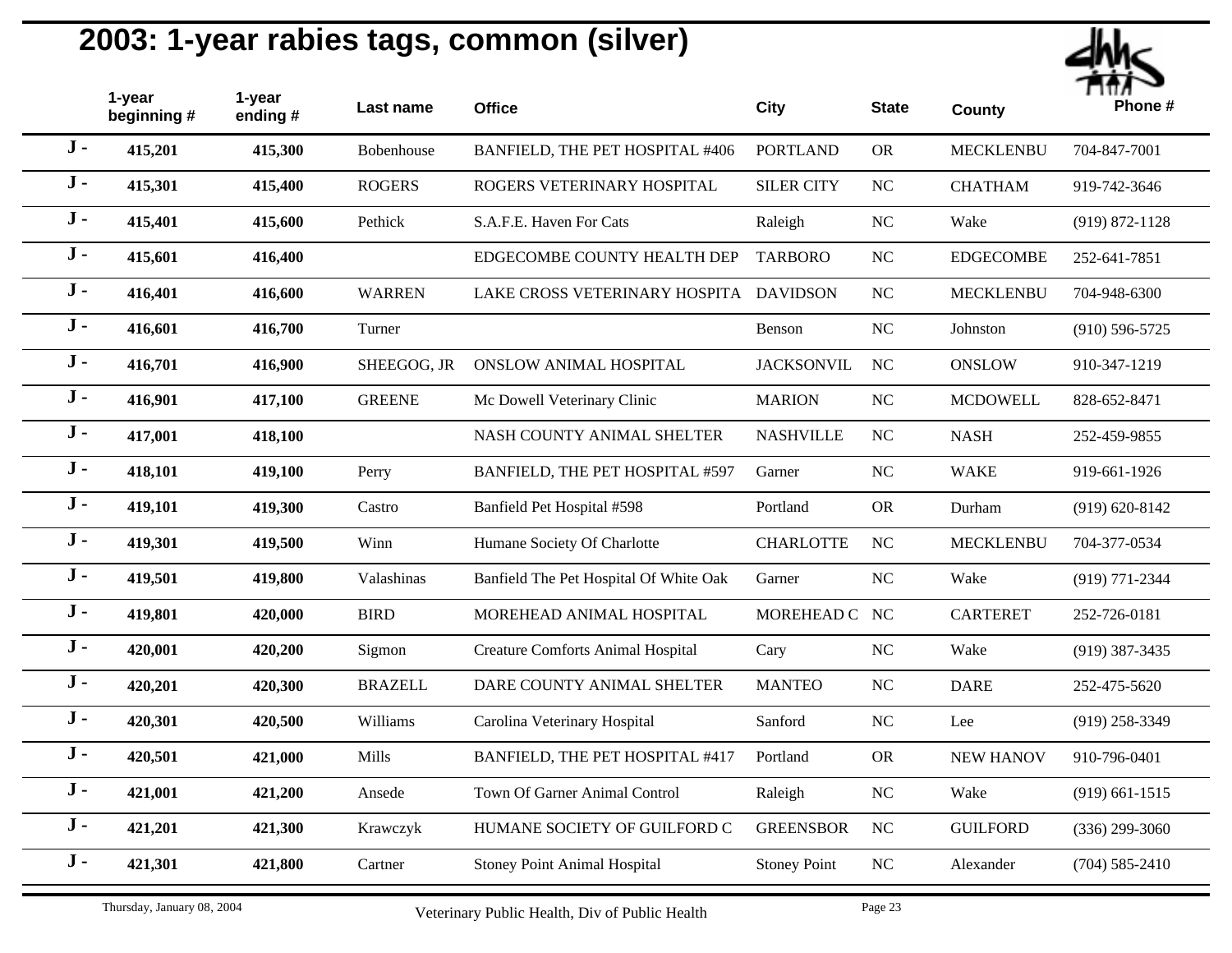

|       | 1-year<br>beginning# | 1-year<br>ending# | Last name       | <b>Office</b>                           | <b>City</b>       | <b>State</b> | <b>County</b>    | Phone #            |
|-------|----------------------|-------------------|-----------------|-----------------------------------------|-------------------|--------------|------------------|--------------------|
| $J -$ | 421,801              | 422,000           | <b>WARD</b>     | 70 WEST VETERINARY HOSPITAL             | <b>HAVELOCK</b>   | $\rm NC$     | <b>CRAVEN</b>    | 252-447-9525       |
| $J -$ | 422,001              | 422,100           | <b>HILL</b>     | Grays Creek Animal Hospital             | <b>FAYETTEVIL</b> | <b>NC</b>    | <b>CUMBERLAN</b> | 910-484-9400       |
| $J -$ | 422,101              | 422,200           |                 | <b>Stokes County Animal Control</b>     | Germanton         | $\rm NC$     | <b>Stokes</b>    | $(336)$ 994-2788   |
| $J -$ | 422,201              | 422,700           | <b>WRIGHT</b>   | BROWN CREEK ANIMAL HOSPITAL             | <b>POLKTON</b>    | <b>NC</b>    | <b>ANSON</b>     | 704-272-5500       |
| $J -$ | 422,701              | 423,100           | <b>MILLIREN</b> | THOMASVILLE VETERINARY HOSPI            | THOMASVILL        | NC           | <b>DAVIDSON</b>  | 336-475-9119       |
| $J -$ | 423,101              | 423,200           |                 | Alexander County Animal Control Shelter | Taylorsville      | $_{\rm NC}$  | Alexander        | $(828) 632 - 1199$ |
| $J -$ | 423,201              | 423,300           | Snyder          | Hemlock Bluffs Animal Hospital          | Cary              | <b>NC</b>    | Wake             | $(919)$ 362-1223   |
| $J -$ | 423,301              | 423,500           | <b>HAWKINS</b>  | COLONY PARK ANIMAL HOSPITAL             | <b>DURHAM</b>     | <b>NC</b>    | <b>DURHAM</b>    | 919-489-9156       |
| $J -$ | 423,501              | 423,800           | Houser          | Animal Center Of Moore County           | Carthage          | <b>NC</b>    | Moore            | $(910)$ 947-2858   |
| $J -$ | 423,801              | 424,100           | Bobenhouse      | BANFIELD, THE PET HOSPITAL #406         | <b>PORTLAND</b>   | ${\rm OR}$   | <b>MECKLENBU</b> | 704-847-7001       |
| $J -$ | 424,101              | 424,400           | <b>JOHNSON</b>  | ANIMAL HOSPITAL OF BEULAVILLE           | <b>BEULAVILLE</b> | <b>NC</b>    | <b>DUPLIN</b>    | 910-298-8188       |
| $J -$ | 424,401              | 424,500           | <b>Bunton</b>   |                                         | Kannapolis        | NC           | Cabarrus         | $(704)$ 932-3933   |
| $J -$ | 424,501              | 425,000           | <b>HUGGINS</b>  | GUILFORD COUNTY ANIMAL SHELT            | <b>JAMESTOWN</b>  | <b>NC</b>    | <b>GUILFORD</b>  | 336-297-5020       |
| $J -$ | 425,001              | 425,100           | <b>MOISAN</b>   | COZY CAT VETERINARY HOSPITAL            | <b>RALEIGH</b>    | $\rm NC$     | <b>WAKE</b>      | 919-571-9007       |
| $J -$ | 425,101              | 425,300           | <b>NEWLIN</b>   | Watauga Veterinary Hospital             | <b>BOONE</b>      | NC           | <b>WATAUGA</b>   | 828-297-3300       |
| $J -$ | 425,301              | 425,400           | Cooper          | <b>Currituck Humane Society</b>         | Maple             | NC           | Currituck        | $(252)$ 453-6807   |
| $J -$ | 425,401              | 425,600           | Mercer          | SOUTHPARK ANIMAL HOSPITAL               | <b>CHARLOTTE</b>  | NC           | Mecklenburg      | $(704)$ 523-3457   |
| $J -$ | 425,601              | 425,700           | <b>EVANS</b>    | BOULEVARD ANIMAL HOSPITAL               | <b>RALEIGH</b>    | NC           | <b>WAKE</b>      | $(919) 828 - 7468$ |
| $J -$ | 425,701              | 425,800           | <b>JONES</b>    | DURANT ROAD ANIMAL HOSPITAL             | <b>RALEIGH</b>    | $_{\rm NC}$  | <b>WAKE</b>      | 919-847-5533       |
| $J -$ | 425,801              | 426,000           | <b>LITTLE</b>   | CODDLE CREEK ANIMAL HOSPITAL            | CONCORD           | <b>NC</b>    | <b>CABARRUS</b>  | 704-795-9005       |
| $J -$ | 426,001              | 426,300           |                 | PENDER COUNTY HEALTH DEPART             | <b>BURGAW</b>     | NC           | <b>PENDER</b>    | 910-259-1485       |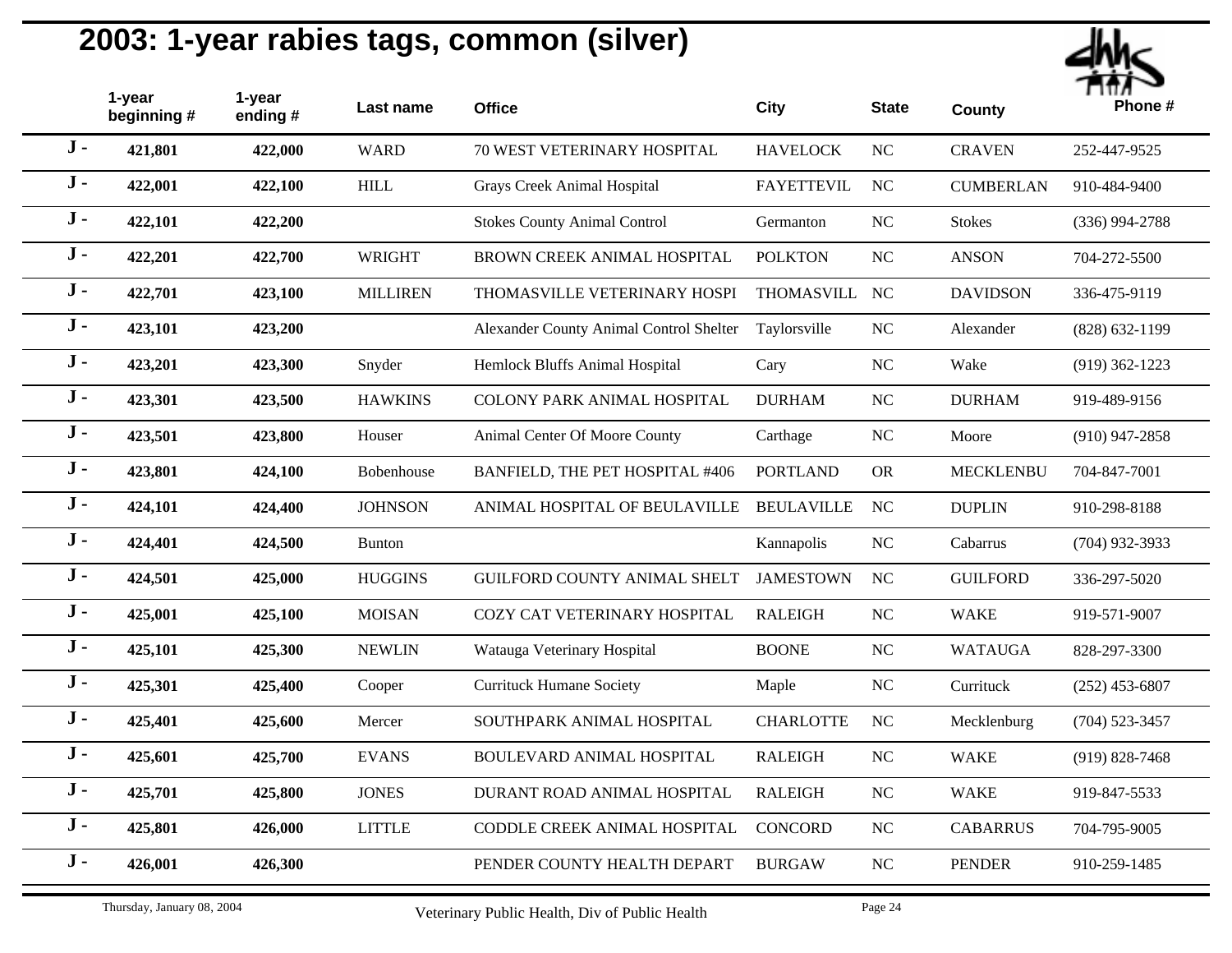| Phona# |
|--------|

|       | 1-year<br>beginning# | 1-year<br>ending # | Last name        | <b>Office</b>                                          | <b>City</b>          | <b>State</b> | <b>County</b>   | Phone #            |
|-------|----------------------|--------------------|------------------|--------------------------------------------------------|----------------------|--------------|-----------------|--------------------|
| $J -$ | 426,301              | 426,500            | Ferris           | N C S U - C V M Mobile Surgery Hospita Raleigh         |                      | <b>NC</b>    | Wake            | $(919) 606 - 2752$ |
| $J -$ | 426,501              | 427,000            | Gerardot-Stipp   | MINT HILL ANIMAL CLINIC                                | Mint Hill            | <b>NC</b>    | Mecklenburg     | 704-545-3422       |
| $J -$ | 427,001              | 427,200            | <b>MENDOZA</b>   | STAGE ROAD ANIMAL HOSPITAL                             | <b>ANGIER</b>        | NC           | <b>HARNETT</b>  | 919-639-3337       |
| $J -$ | 427,201              | 427,400            | Pressley         | MADISON COUNTY ANIMAL SHELTE MARSHALL                  |                      | <b>NC</b>    | <b>MADISON</b>  | $(828) 649 - 3190$ |
| $J -$ | 427,401              | 427,700            | Diehl            | TIMBERLYNE ANIMAL CLINIC                               | CHAPEL HILL NC       |              | <b>ORANGE</b>   | 919-968-3047       |
| $J -$ | 427,701              | 427,800            | <b>DIEHL</b>     | LEGION ROAD ANIMAL CLINIC                              | <b>CHAPEL HILL</b>   | <b>NC</b>    | <b>ORANGE</b>   | (919) 933-3331     |
| $J -$ | 427,801              | 428,000            |                  | Humane Society Of Catawba County                       | Hickory              | NC           | Catawba         | $(828)$ 328-3878   |
| $J -$ | 428,001              | 428,100            | Zebley           | Mobile Vet To Pet Service                              | <b>Granite Falls</b> | <b>NC</b>    | Caldwell        | $(828)$ 446-9838   |
| $J -$ | 428,101              | 428,300            | <b>BROWNING</b>  | CHERRYVILLE ANIMAL HOSPITAL                            | <b>CHERRYVILL</b>    | <b>NC</b>    | <b>GASTON</b>   | 704-435-5475       |
| $J -$ | 428,301              | 428,500            | Castro           | Banfield Pet Hospital #598                             | Portland             | <b>OR</b>    | Durham          | $(919) 620 - 8142$ |
| $J -$ | 428,501              | 429,500            | <b>SCHNEIDER</b> | Camp Lejeune Veterinary Treatment Facili TARAWA TER NC |                      |              | <b>ONSLOW</b>   | $(910)$ 450-1607   |
| $J -$ | 429,501              | 429,800            | Williams         | Carolina Veterinary Hospital                           | Sanford              | <b>NC</b>    | Lee             | $(919)$ 258-3349   |
| $J -$ | 429,801              | 430,000            | Bowman           | Bowman Animal Hospital & Cat Clinic, In Raleigh        |                      | NC           | Wake            | $(919) 847 - 6216$ |
| $J -$ | 430,001              | 430,100            | <b>HIGHSMITH</b> | ANIMAL KINGDOM VETERINARY H                            | <b>CARY</b>          | <b>NC</b>    | <b>WAKE</b>     | 919-460-9111       |
| $J -$ | 430,101              | 430,300            | <b>JOHNSON</b>   | ANIMAL HOSPITAL OF BEULAVILLE                          | <b>BEULAVILLE</b>    | NC           | <b>DUPLIN</b>   | 910-298-8188       |
| $J -$ | 430,301              | 430,400            | <b>STANBERY</b>  | MITCHELL VETERINARY CLINIC                             | <b>SPRUCE PINE</b>   | <b>NC</b>    | <b>MITCHELL</b> | 828-765-6039       |
| $J -$ | 430,401              | 430,600            | Moore            | Animal Care Clinic                                     | Concord              | <b>NC</b>    | Cabarrus        | $(704) 786 - 6669$ |
| $J -$ | 430,601              | 430,700            | Sabin            | <b>Oxford Veterinary Hospital</b>                      | Oxford               | NC           | Granville       | $(919) 693 - 6911$ |
| $J -$ | 430,701              | 430,900            | <b>MANNING</b>   | WAKE FOREST ANIMAL HOSPITAL                            | <b>WAKE FORES</b>    | NC           | <b>WAKE</b>     | 919-556-1000       |
| $J -$ | 430,901              | 431,000            | Swanson          | The Kindness Mobile Spay/Neuter Clinic                 | Newport              | NC           | Carteret        | $(252)$ 726-1680   |
| $J -$ | 431,001              | 431,100            | Krawczyk         | HUMANE SOCIETY OF GUILFORD C                           | <b>GREENSBOR</b>     | <b>NC</b>    | <b>GUILFORD</b> | $(336)$ 299-3060   |